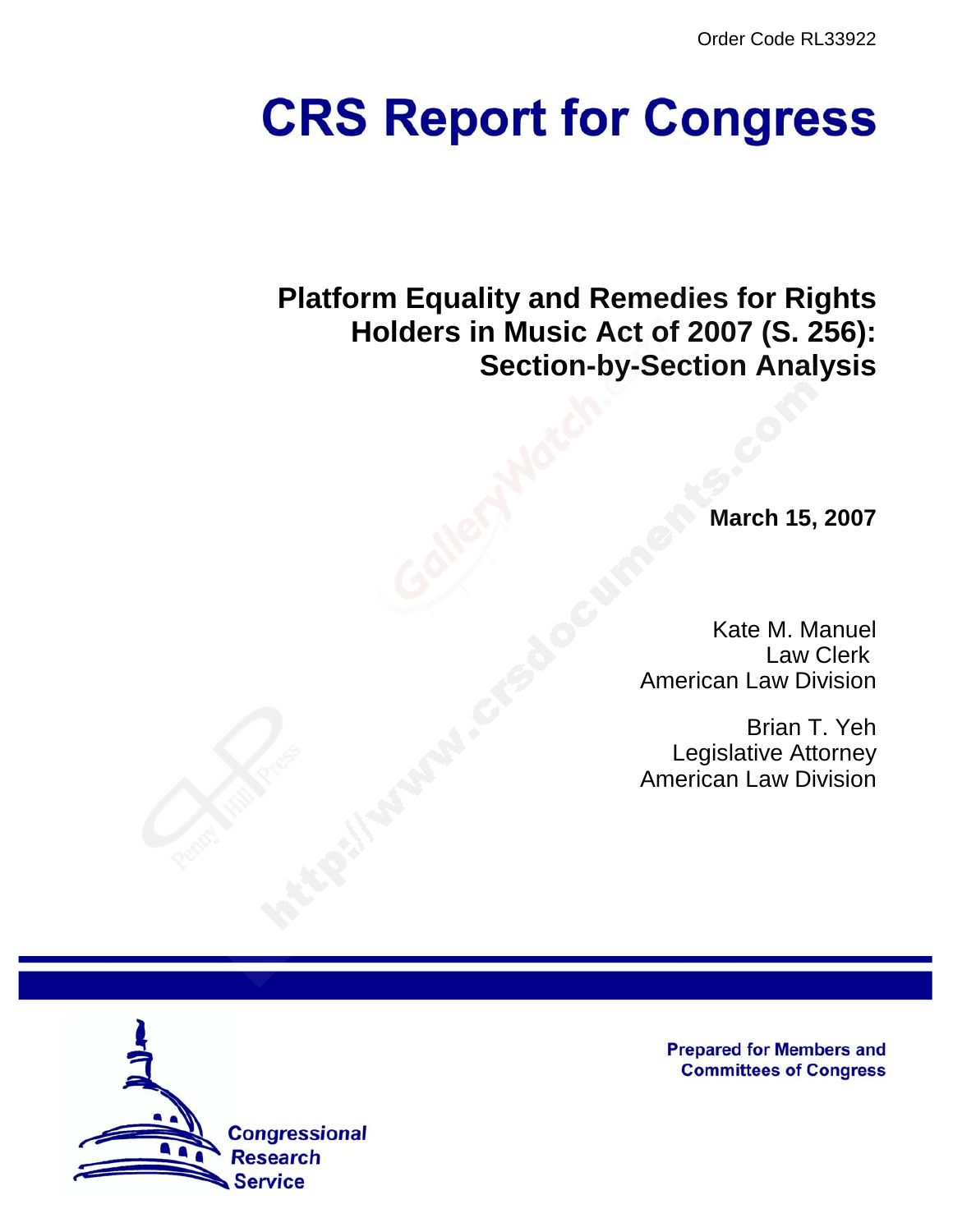# Platform Equality and Remedies for Rights Holders in Music Act of 2007 (S. 256): Section-by-Section Analysis

#### **Summary**

As new technologies have changed the ways in which copyrighted musical works and sound recordings may be reproduced, distributed, and publicly performed, copyright owners, broadcasters, and music vendors have become increasingly concerned that the various compulsory licenses applicable to sound recordings result in different treatment for entities offering similar services. S. 256, the Platform Equality and Remedies for Rights Holders in Music Act of 2007 (the Perform Act), represents one legislative approach to resolving these concerns, at least as they apply to digital public performances of sound recordings.

The Perform Act would amend 17 U.S.C. § 112 to require that webcasters pay copyright owners a compulsory license fee based on the fair market value of their works when making "ephemeral recordings." It would similarly change the terms under which transmission services obtain compulsory licenses for digital public performances of copyrighted sound recordings under 17 U.S.C. § 114(f) by (1) providing for compulsory licenses for all types of transmission services under the same statutory provision, (2) setting license fees for all types of transmission services based on the same three criteria, and (3) using the fair market value of the works licensed as the standard for determining all compulsory license fees.

The Perform Act also strengthens the requirements of 17 U.S.C. § 114(d) to ensure that transmission services cannot rely on a compulsory license for digital public performance in order to *distribute* sound recordings to listeners. It further adds a concept of "reasonable recording" to 17 U.S.C. § 114(j), under which transmission services, in order to qualify for the compulsory public performance license, must employ technological measures to limit copying or recording by listeners.

Finally, the Perform Act requires that the Register of Copyrights convene a meeting between owners of copyrighted sound recordings and transmitting services no later than 60 days after its enactment to discuss the creation of a new category for "limited interactive services" and set appropriate compulsory license fees for these services.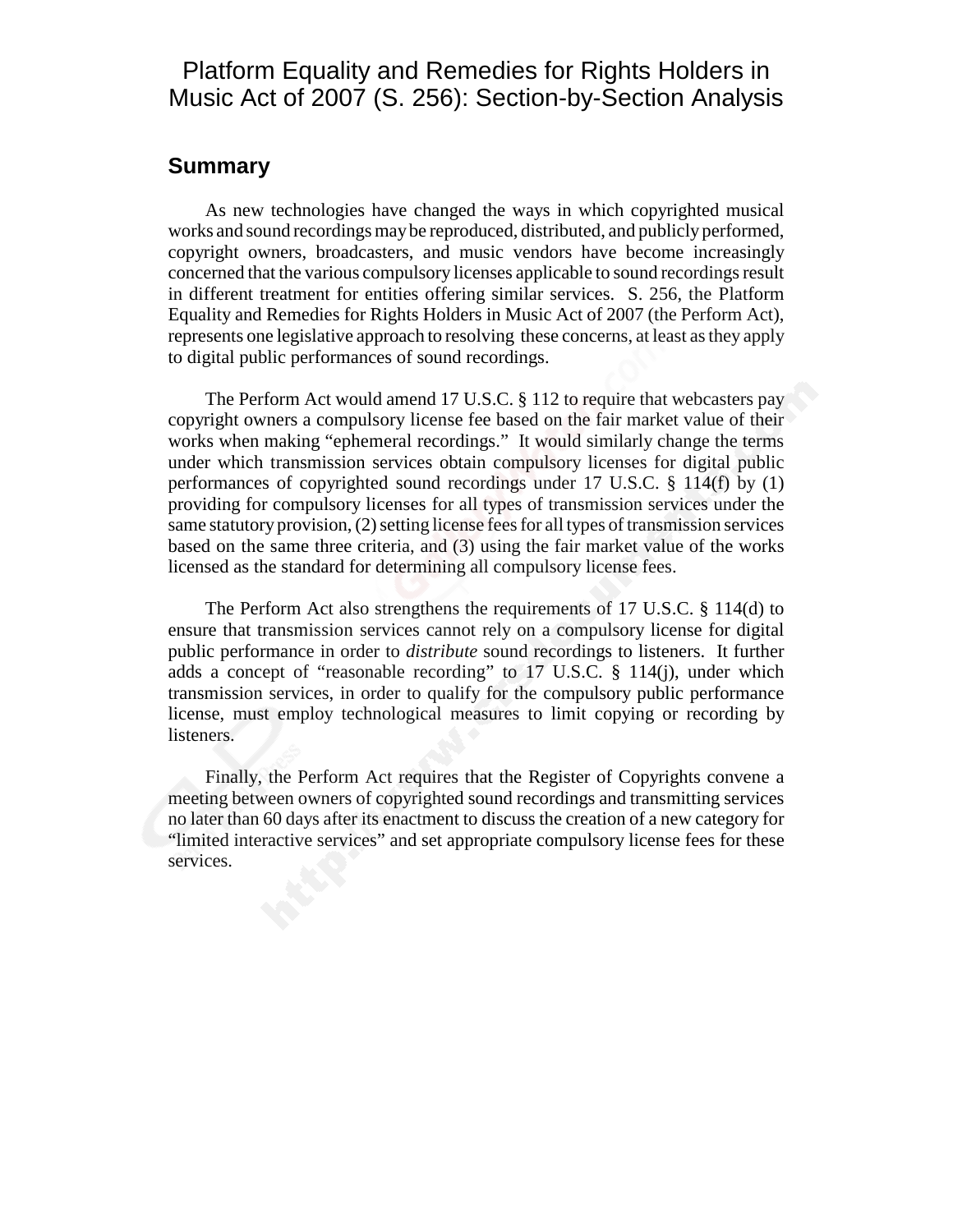# **Contents**

| Appendix A: A Side-by-Side Comparison of the Current Statutory Language and<br>the Changes That Would Be Made to It by the Perform Act 9 |
|------------------------------------------------------------------------------------------------------------------------------------------|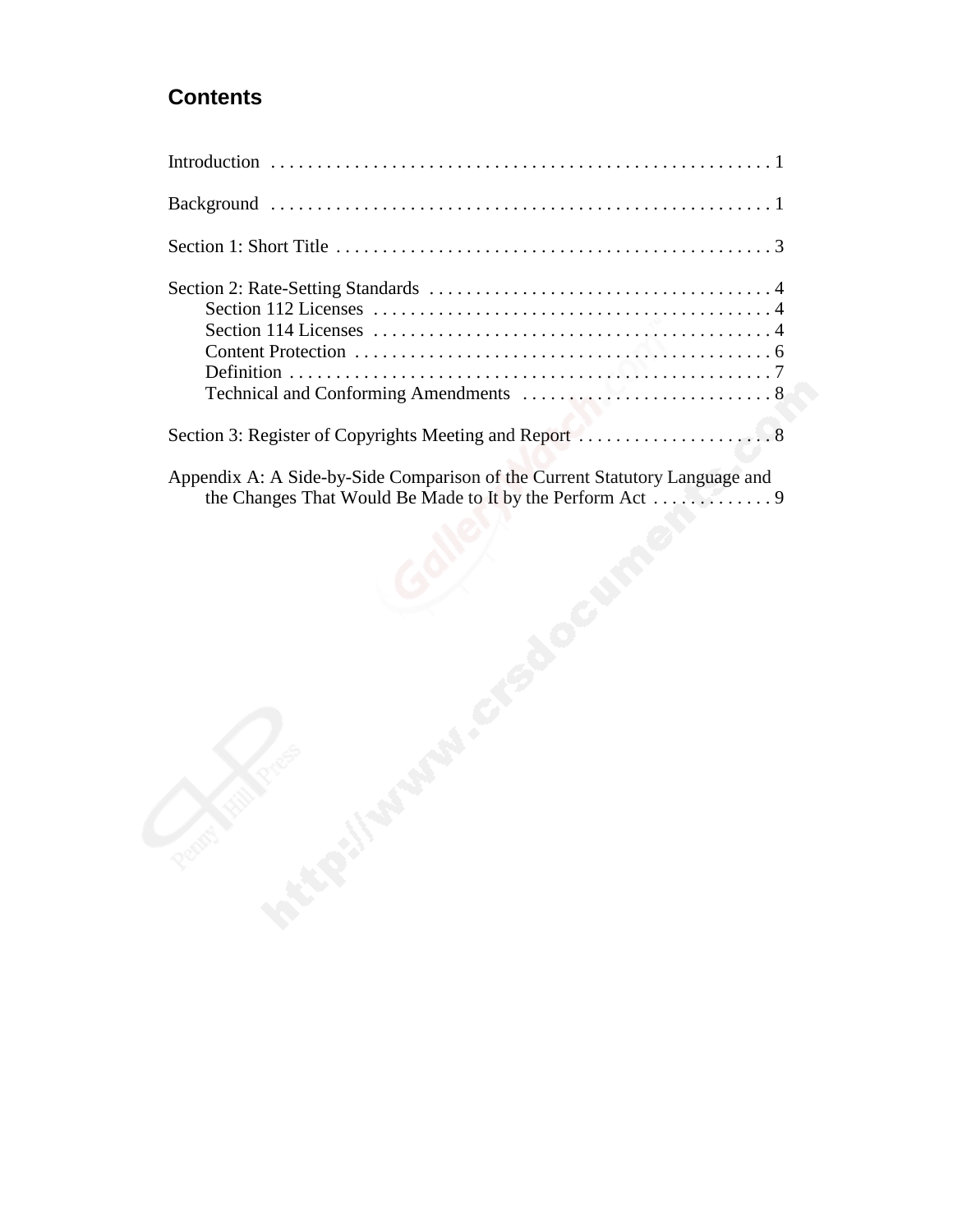# Platform Equality and Remedies for Rights Holders in Music Act of 2007 (S. 256): Section-by-Section Analysis

#### **Introduction**

S. 256, the Platform Equality and Remedies for Rights Holders in Music Act of 2007 (the Perform Act), introduced on January 11, 2007, by Senator Dianne Feinstein, seeks to promote parity in the music licensing fees paid by entities involved in the digital performance and distribution of copyrighted music. It would amend certain provisions of U.S. copyright law (17 U.S.C. §§ 112 and 114) to (1) subject all digital public performances of copyrighted sound recordings to compulsory licensing under the same statutory provision and standards, regardless of whether they are transmitted by preexisting or new, subscription, or nonsubscription services; (2) require services that transmit digital public performances of copyrighted sound recordings under compulsory licenses to use technological measures to prevent the making of copies embodying the transmission of the sound recordings; and (3) use the fair market value of the copyrighted sound recordings in setting compulsory license fees for digital public performances of them. This report provides a section-by-section analysis of the Perform Act and the changes it would make to U.S. copyright law.

## **Background**

Among the creative works that U.S. copyright law protects are sound recordings (material or digital embodiments of performances of musical works) and musical works (musical compositions consisting of musical notation and any accompanying words).<sup>1</sup> Owners of copyrighted sound recordings have exclusive rights to reproduce, adapt, or distribute their works, or to perform them publicly by digital means.<sup>2</sup>

<sup>&</sup>lt;sup>1</sup> 17 U.S.C. §§ 102(a)(1) & (7). Cole Porter's song "I've Got You Under My Skin" is a musical work. A tape, compact disk, or MP3 of Frank Sinatra singing "I've Got You Under My Skin" is a sound recording.

<sup>&</sup>lt;sup>2</sup> 17 U.S.C. §§ 106(1)-(3) & (6). The owners of copyrighted musical works, in contrast, have exclusive rights to publicly perform their works by any means, digital or non-digital. 17 U.S.C. § 106(4). As defined by the Copyright Act, public performance includes (1) performance at any place open to the public or where a "substantial number of persons outside of a normal circle of a family and its social acquaintances" gather, or (2) transmission or other communication to a public place or to the public by any device or process allowing members of the public to receive the performance as a group or (continued...)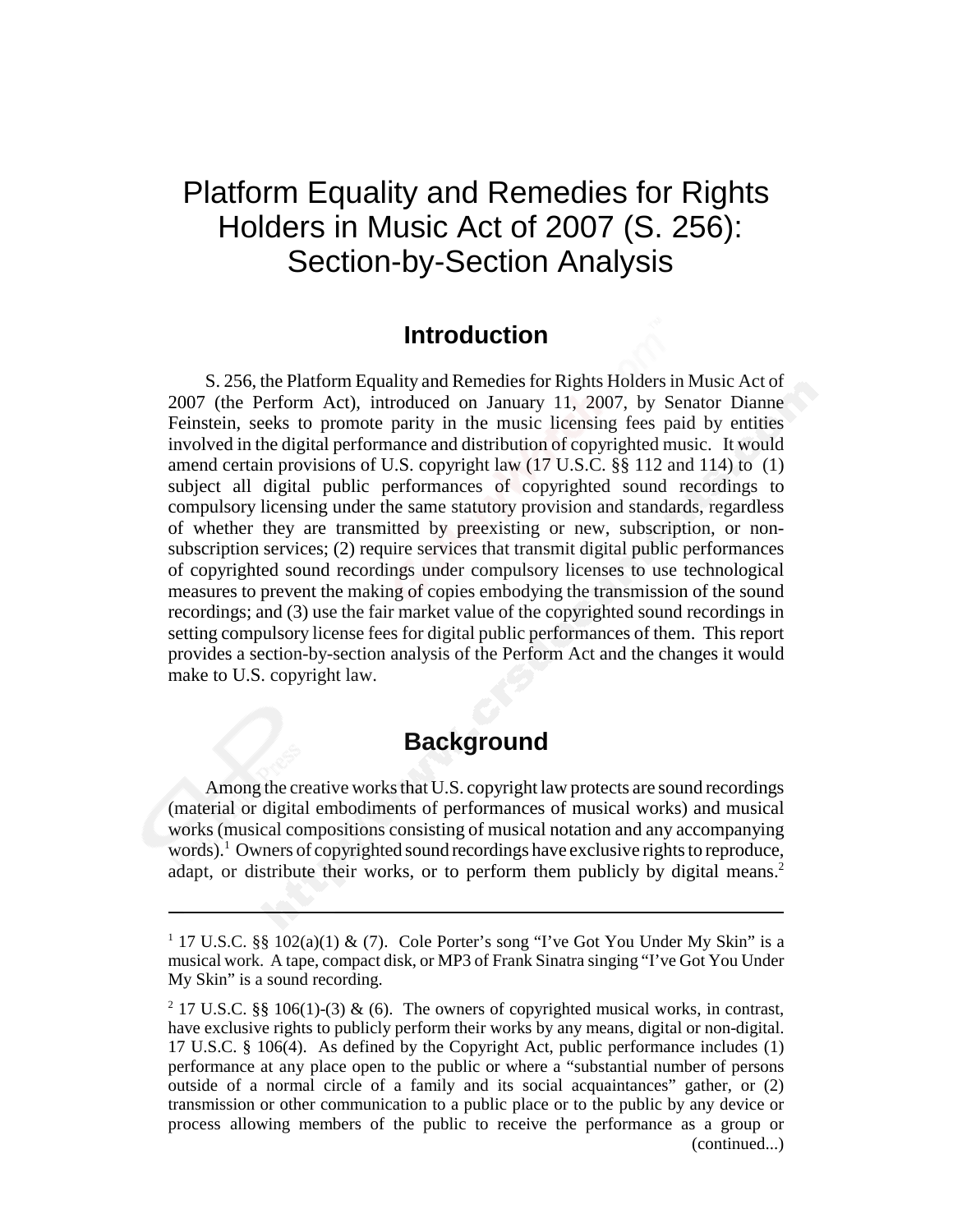Normally, anyone who wants to exercise any of the copyright owner's exclusive rights must obtain the copyright owner's permission to do so, typically by negotiating a private licensing agreement.<sup>3</sup> However, copyright law also provides several types of "compulsory licenses" for sound recordings. These licenses allow third parties who pay statutorily prescribed fees to use copyrighted sound recordings under certain conditions, without having to negotiate private licensing agreements.<sup>4</sup> Among other things, compulsory licenses currently are available for "ephemeral recordings" (reproductions of sound recordings made by webcasters or radio stations to facilitate the "streaming" of their content on the Internet),<sup>5</sup> as well as public performances of sound recordings by digital transmission services, such as webcasters and satellite digital audio radio services.<sup>6</sup>

As new technologies have changed the ways in which copyrighted musical works and sound recordings may be reproduced, distributed, and publicly performed, copyright owners, broadcasters, and music vendors have become increasingly concerned that the various compulsory licenses applicable to sound recordings result in different and inequitable treatment for entities offering similar services. Webcasters object to paying compulsory license fees for "ephemeral" reproductions and public performances when terrestrial (AM/FM) radio stations do not.<sup>7</sup> They also are concerned about paying more in compulsory license fees than existing satellite radio services, whose license fees are separately established based upon factors that recognize their infrastructure investments and seek to minimize disruption to their business models.<sup>8</sup> Copyright owners worry that satellite digital services are

<sup>4</sup> *Id.*

 $517$  U.S.C. § 112(a)(1). Webcasters are radio stations that transmit their broadcasts through the Internet instead of, or in addition to, through radio waves transmitted by air. "Streaming" refers to the transmission of audio or video content via the Web in such a way that the content is viewable while it is being transmitted.

6 17 U.S.C. § 114.

 $2$  (...continued)

individually. 17 U.S.C. § 101.

<sup>3</sup> *See* CRS Report RL33631, *Copyright Licensing in Music Distribution, Reproduction, and Public Performance*, by Jared Huber and Brian T. Yeh.

<sup>7</sup> *Parity, Platforms, and Protection: The Future of the Music Industry in the Digital Radio Revolution: Hearing Before the Senate Comm. on the Judiciary* [hereinafter *Parity, Platforms*], 109th Cong., 2nd Sess. (2006) (statement of N. Mark Lam, Chairman and CEO of Live365, Inc.) (noting that a terrestrial radio station with the same sized audience as Live365 pays 3.5% of its revenue for use of copyrighted musical works and nothing for use of copyrighted sound recordings, while Live365 pays 6.5% of its revenue for use of copyrighted musical works and 33.4% of its revenue for use of copyrighted sound recordings). *See* Bonneville Int'l Corp. v. Peters, 347 F.3d 485 (3d Cir. 2003) (rejecting webcasters' claim that they should be exempt from paying for use of copyrighted sound recordings, like terrestrial radio stations are).

<sup>8</sup> *Parity, Platforms* (noting that satellite digital audio radio services pay royalties on sound recordings at a rate of 5-7% of revenue, 4-6% less than the rate paid by subscription Internet radio services and the 22-28% less than paid by a webcaster of Live365's size). *Cf.* 17 (continued...)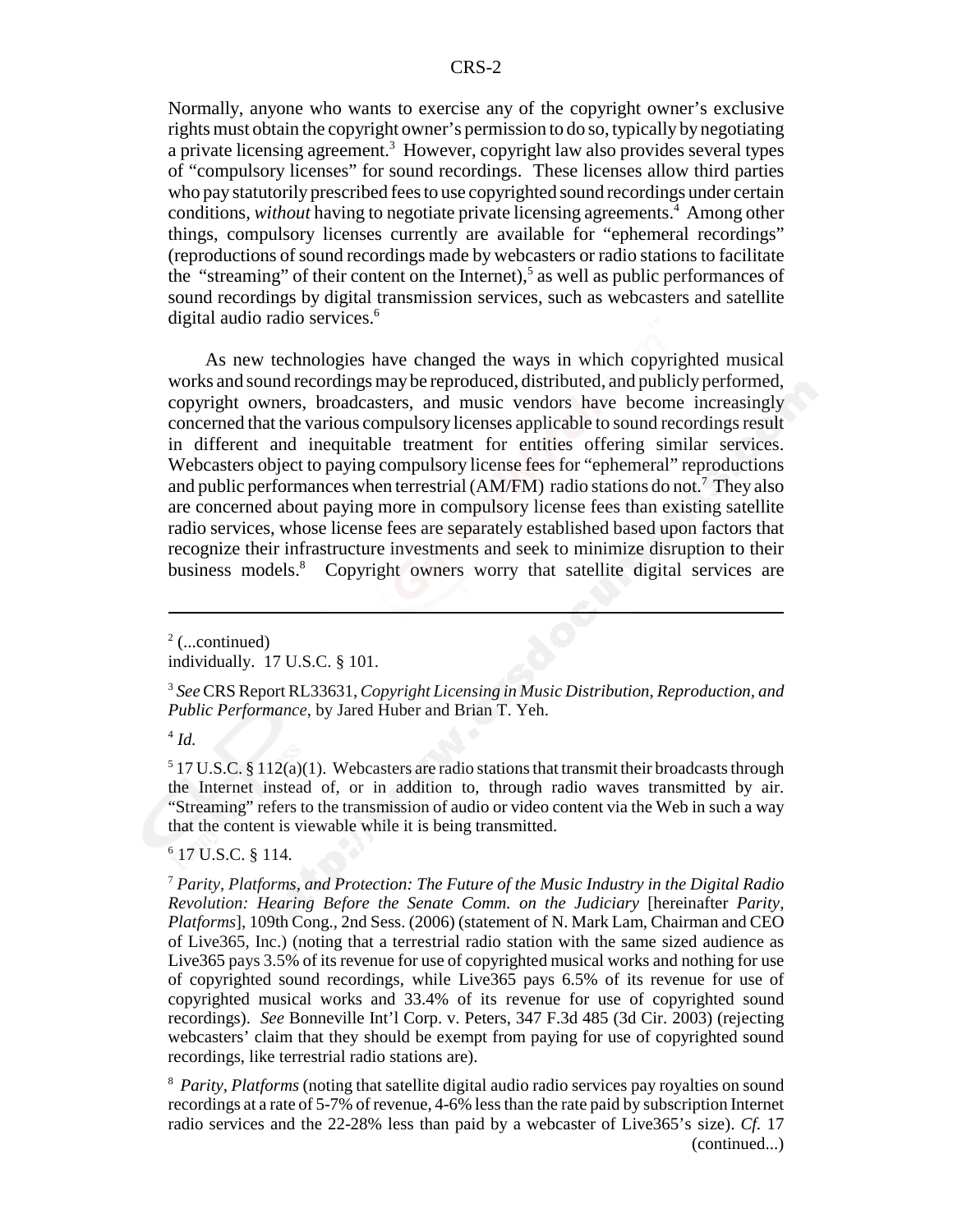impermissibly "stretching" the compulsory public performance license in order to *distribute* sound recordings because they have developed portable devices that allow users not only to record musical programming but also to save and re-sequence selected songs from such recordings.<sup>9</sup> Satellite radio services, on the other hand, note that they face more expenses in transmitting public performances than webcasters do because they must purchase spectrum and launch satellites prior to transmitting music.<sup>10</sup> They argue that listeners recording from satellite radio are no different than listeners recording from terrestrial radio and thus are covered by the Audio Home Recording Act (AHRA) (P.L. 102-563).<sup>11</sup> The Perform Act represents one legislative approach to resolving these concerns, at least as they apply to digital public performances of sound recordings.

#### **Section 1: Short Title**

Section 1 of the bill contains its short title, the Platform Equality and Remedies for Rights Holders in Music Act of 2007, or the Perform Act of 2007. Bills with the same name and largely identical content were introduced in both houses of the  $109<sup>th</sup>$ Congress but not enacted.<sup>12</sup>

<sup>10</sup> *Parity, Platforms* (statement of Gary Parsons, chairman of the board of XM Satellite Radio, Inc.) (noting an investment of nearly \$4 billion in start-up costs).

<sup>8</sup> (...continued)

U.S.C. §§  $801(b)(1)(C)$ -(D) (applying only to 17 U.S.C. § 114(f)(1)(B), or preexisting satellite digital audio radio services, and stating that the compulsory fee is to be set based upon consideration of (1) "the relative roles of the copyright owners and the copyright user in the product made available to the public with respect to relative creative contribution, technological contribution, capital investment, cost, risk, and contribution to the opening of new markets" and (2) "minimiz[ing] any disruptive impact on the structure of the industries involved and on generally prevailing industry practices").

<sup>9</sup> *Parity, Platforms* (statement of Edgar Bronfman, chairman and CEO of Warner Music Group) ("Satellite services are now offering new devices, which can essentially transform a satellite service like XM and Sirius into a distribution service like iTunes."). Owners of copyrights in sound recordings have also sued, claiming that satellite digital audio radio services violate their distribution rights with these recording and playback devices. *See* Atlantic Recording Corp. v. XM Satellite Radio, Inc., 2007 WL 136186 (S.D.N.Y. Jan. 19, 2007). For more information, see CRS Report RL33538, *Satellite Digital Audio Radio Services and Copyright Law Issues*, by Brian T. Yeh.

<sup>11</sup> *Id. But see Protecting Digital Broadcast Content: Hearing Before the House Comm. on the Judiciary*, 109th Cong., 1st Sess. (2005) (statement of Mitch Bainwol, chairman and CEO of the Recording Industry Association of America, Inc.) ("Satellite radio should ... not be able to rely on [AHRA] to create an unlicensed download service."). AHRA requires that importers and manufacturers of certain digital audio recording devices pay a percentage of each device's sale price to owners of copyrighted musical works.

 $12$  H.R. 5361, 109th Cong., 2d Sess. (2006) (sponsored by Representative Howard L. Berman) and S. 2644, 109th Cong., 2d Sess. (2006) (sponsored by Senator Dianne Feinstein).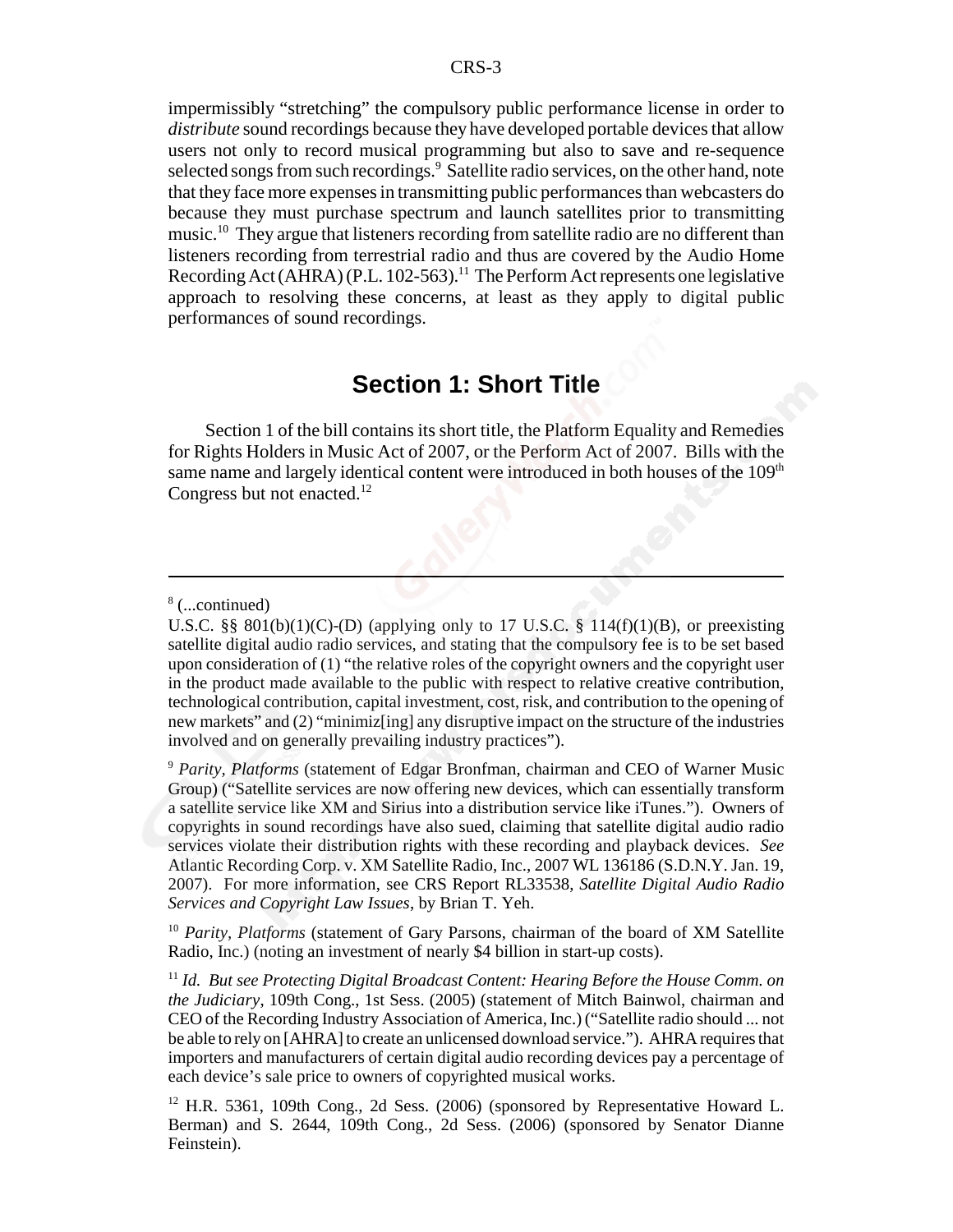### **Section 2: Rate-Setting Standards**

#### **Section 112 Licenses**

The Digital Millennium Copyright Act (DMCA) of 1998 (P.L. 105-304) created a new compulsory license for webcasters who temporarily reproduce copyrighted sound recordings while publicly performing them (e.g., creating cache or buffer copies prior to or during streaming).<sup>13</sup> Under the current version of 17 U.S.C. §  $112(e)(4)$ , if the webcasters and copyright owners fail to negotiate a fee for these "ephemeral recordings," the U.S. Copyright Office's Copyright Royalty Judges are to determine a fee corresponding to that which willing buyers and sellers would negotiate in the marketplace. The Perform Act amends 17 U.S.C. § 112(e)(4) by replacing the willing buyer/seller standard with a standard based on "the fair market value of the rights licensed." The rationale for this change is unclear; even the sponsor of S. 256, Senator Feinstein, notes that there is "some concern about what fair market value means, especially under a government licensing scheme where there is not an actual competitive market."<sup>14</sup> However, one possibility is that the use of the fair market value in setting compulsory license fees may parallel its use in assessing actual damages for copyright infringement under 17 U.S.C. §  $504(a)(1)$ <sup>15</sup>

#### **Section 114 Licenses**

In amending the Copyright Act to grant owners of copyrighted sound recordings exclusive rights in digital public performances of their works, the Digital Performance Right in Sound Recordings Act (DPRSRA) of 1995 (P.L. 104-39) also created a compulsory license for digital public performances of copyrighted sound recordings. The DMCA later modified the DPRSRA compulsory license system by distinguishing between licenses for (1) preexisting subscription services and satellite radio services, such as cable services, XM Satellite Radio, and SIRIUS Satellite Radio, and (2) transmissions by new subscription or satellite services and all other

<sup>&</sup>lt;sup>13</sup> 17 U.S.C. § 112(e). Although § 112 licenses are available for both (1) services transmitting under any type of license or transfer of copyright and (2) broadcasters licensed by the Federal Communications Commission that make nonsubscription digital transmissions of sound recordings, discussions of § 112 typically use the term "webcaster" as a shorthand for both groups. That convention is followed in this report in reference to § 112 licenses.

<sup>14 152</sup> CONG. REC. S3510-01 (Apr. 25, 2006).

 $15$  Yet, in assessing fair market value when setting actual damages, courts have treated fair market value as *synonymous* with the rate that "a willing buyer would have ... [paid] a willing seller" for use of the work. Christopher Phelps  $\&$  Assocs., LLC v. Galloway, — -F.3d — -, 2007 WL 438806, at \*6 (4th Cir. Feb. 12, 2007); *see also* United States v. Broad. Music, Inc., 316 F.3d 189, 194 (2d Cir. 2003) (fair market value is "the price that a willing buyer and a willing seller would agree to in an arm's length transaction"). Later litigation involving the performing rights organization BMI established that fair market value can be set higher than the retail price in order to cover the costs of processes and services necessary to bring the product to market. United States v. Broad. Music, Inc., 426 F.3d 91, 97 (2d Cir. 2005).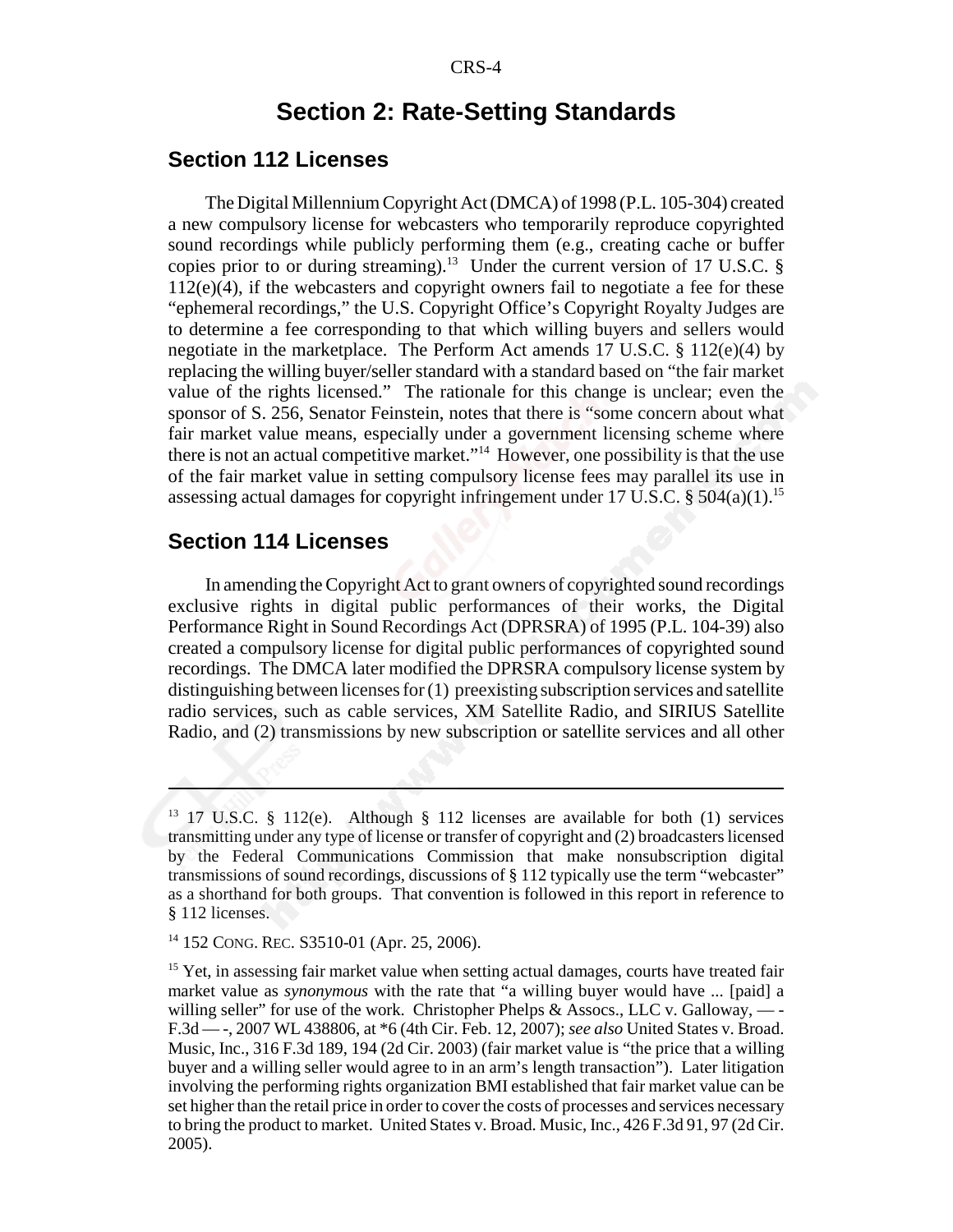eligible nonsubscription transmissions, such as webcasters.16 Currently, under DPRSRA as amended by the DMCA, only the preexisting subscription or satellite services<sup>17</sup> have their rates set under standards that consider the services' role in creating new markets and seek to minimize disruption of their industry.18 New subscription or satellite services, as well as eligible nonsubscription services, do not have their rates determined under such standards. Their rate setting standards do not consider their role in creating new markets, or seek to minimize disruption to their industries<sup>19</sup> — and their rates thus tend to be higher.<sup>20</sup>

The Perform Act eliminates the DMCA's distinction between preexisting subscription or satellite services and all other services by deleting 17 U.S.C. § 114(f)(1). Instead, it renumbers the current § 114(f)(2) as the new § 114(f)(1) and revises it to cover all "transmissions."<sup>21</sup> The Perform Act further revises the new  $\S$  $114(f)(1)(B)$  to use the same three factors in setting compulsory license fees for all transmission services. Two of these factors  $- (1)$  the transmission's impact on sound recordings' sales or the copyright owners' revenue stream and (2) the creative, technological and financial contributions of the copyright owner and transmission provider — are included in the current  $\S 114(f)(2)(B)$ . However, the Perform Act adds a third factor that more directly addresses copyright owners' concerns that public performance licences are being used to avoid negotiating distribution rights. This factor is "the degree to which reasonable recording affects the potential market for sound recordings, and the additional fees that are required to be paid by services for compensation." The Perform Act also changes § 114(f) in the same way that it changes § 112(e), by providing that compulsory license fees are to correspond to the fair market value of the works, not the price that would be negotiated by willing buyers and sellers in the marketplace. Further, the Perform Act revises the new §  $114(f)(1)(C)$  to allow owners of copyrighted sound recordings to seek re-calculation of the compulsory license fee whenever services digitally transmitting public performances of copyrighted sound recordings introduce new technologies or devices.

To the degree that the Perform Act applies the same statutory provision and ratesetting factors to all services that publicly perform copyrighted sound recordings by digital means, it does promote parity. However, the Perform Act does not require absolute rate parity between all services publicly performing sound recordings by digital means under § 114 compulsory licenses. Rather, the Perform Act leaves language in the new  $\S$  114(f) that requires different transmitting entities to pay different compulsory license fees:

<sup>16</sup> *Compare* 17 U.S.C. §§ 114(f)(1) and (f)(2).

<sup>&</sup>lt;sup>17</sup> Governed by 17 U.S.C. § 114(f)(1).

<sup>18</sup> *See* 17 U.S.C. §§ 801(b)(1)(C)-(D) (applying only to subsection (f)(1) of 17 U.S.C. § 114).

<sup>19 17</sup> U.S.C. § 804(b)(3)(C).

<sup>20</sup> *See supra* note 8.

<sup>&</sup>lt;sup>21</sup> Specifically, the Perform Act deletes from the new 17 U.S.C. § 114(f)(1) language describing "eligible nonsubscription transmission services" and "transmissions by new transmission services specified by subsection (d)(2)."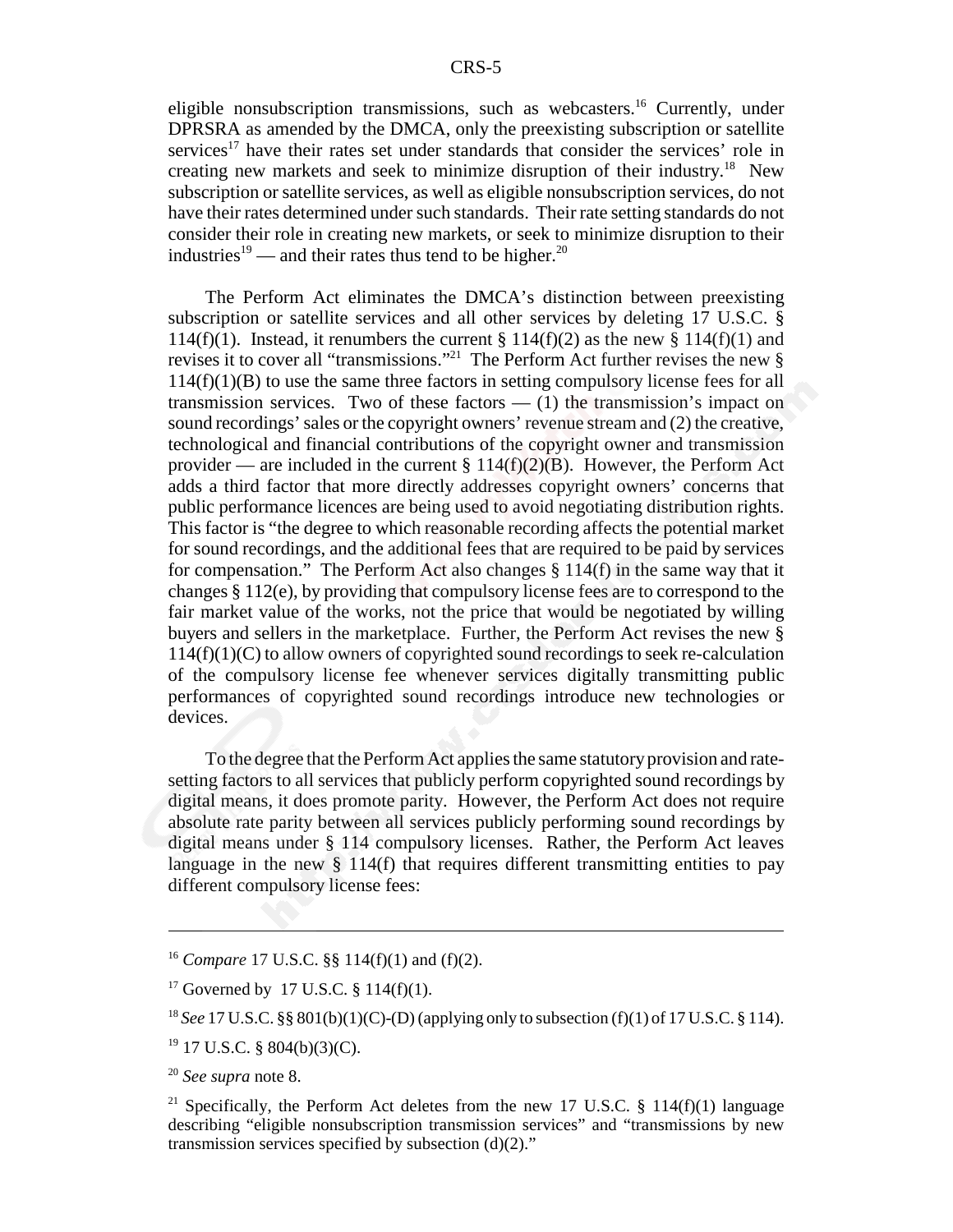[R]ates and terms shall distinguish among the different types of services then in operation and shall include a minimum fee for each such type of service, such differences to be based on criteria including, but not limited to, the quantity and nature of the use of sound recordings and the degree to which use of the service may substitute for or may promote the purchase of phonorecords<sup>22</sup> by consumers.23

#### **Content Protection**

The Perform Act attempts to ensure that transmission services cannot rely upon compulsory licenses for public performances to *distribute* copyrighted sound recordings. Currently, under 17 U.S.C. § 114(d)(2), transmission services are eligible for compulsory licenses only if (1) their transmissions are not part of an interactive service; $^{24}$  (2) they do not automatically and intentionally cause any device receiving the transmission to switch from one program channel to another unless they are transmitting to a business entity; and (3) they accompany their transmissions, whenever technically feasible, with any information encoded into the sound recording by the copyright owner to identify its title, performer, or underlying musical work. The Perform Act would add a fourth requirement to this listing, allowing a transmission service to rely on the compulsory license only where it

> takes no affirmative steps to authorize, enable, cause or induce<sup>25</sup> the making of a copy or phonorecord by or for the transmission recipient and uses technology that is reasonably available, technologically

<sup>&</sup>lt;sup>22</sup> Under U.S. copyright law, a phonorecord is "any material object<sup>[]</sup> in which sounds ... are fixed by any method ... and from which the sounds can be perceived, reproduced, or otherwise communicated, either directly or with the aid of a machine or device." 17 U.S.C. § 101.

<sup>&</sup>lt;sup>23</sup> Congressional proponents of the Perform Act typically say that it will subject "Internet, cable and satellite ... to the same rate standards," not the same rates. *Parity, Platforms* (statement of Senator Arlen Specter, Chairman of the Senate Judiciary Committee).

 $24$  The meaning of "interactive service" has been a matter of some dispute, as the sponsors of the Perform Act note. *See* 152 CONG. REC. S3510-01 (Apr. 25, 2006) (statement of Senator Feinstein). Under the DPRSRA, an "interactive service" was defined as "one that enables a member of the public to receive, on request, a transmission of a particular sound recording chosen by or on behalf of that recipient." The DMCA amended that definition to "one that enables a member of the public to receive a transmission of a program specially created for the recipient, or on request, a transmission of a particular sound recording, whether or not as part of a program, which is selected by or on behalf of the recipient." Many people have objected that in changing this definition, the DMCA replaced a "fairly straightforward and objective test [with] one requiring a complex subjective analysis." *Music Licensing Issues: Hearing Before the Senate Comm. on the Judiciary*, 109th Cong., 1st Sess. (2005) (statement of Rob Glaser, Chairman and CEO of RealNetworks, Inc.).

 $25$  It is unclear whether the Perform Act's usage of "induce" here is intended to correspond to the meaning of "induce" in the Supreme Court's decision in MGM Studios, Inc. v. Grokster, Ltd., 545 U.S. 913 (2005), which held that manufacturers of devices can face secondary liability for copyright infringement when they "induce" their customers to use their products illegally. The verb "induce" is used in the current  $\S 114(d)(2)(C)(vi)$ , which predates the *Grokster* decision.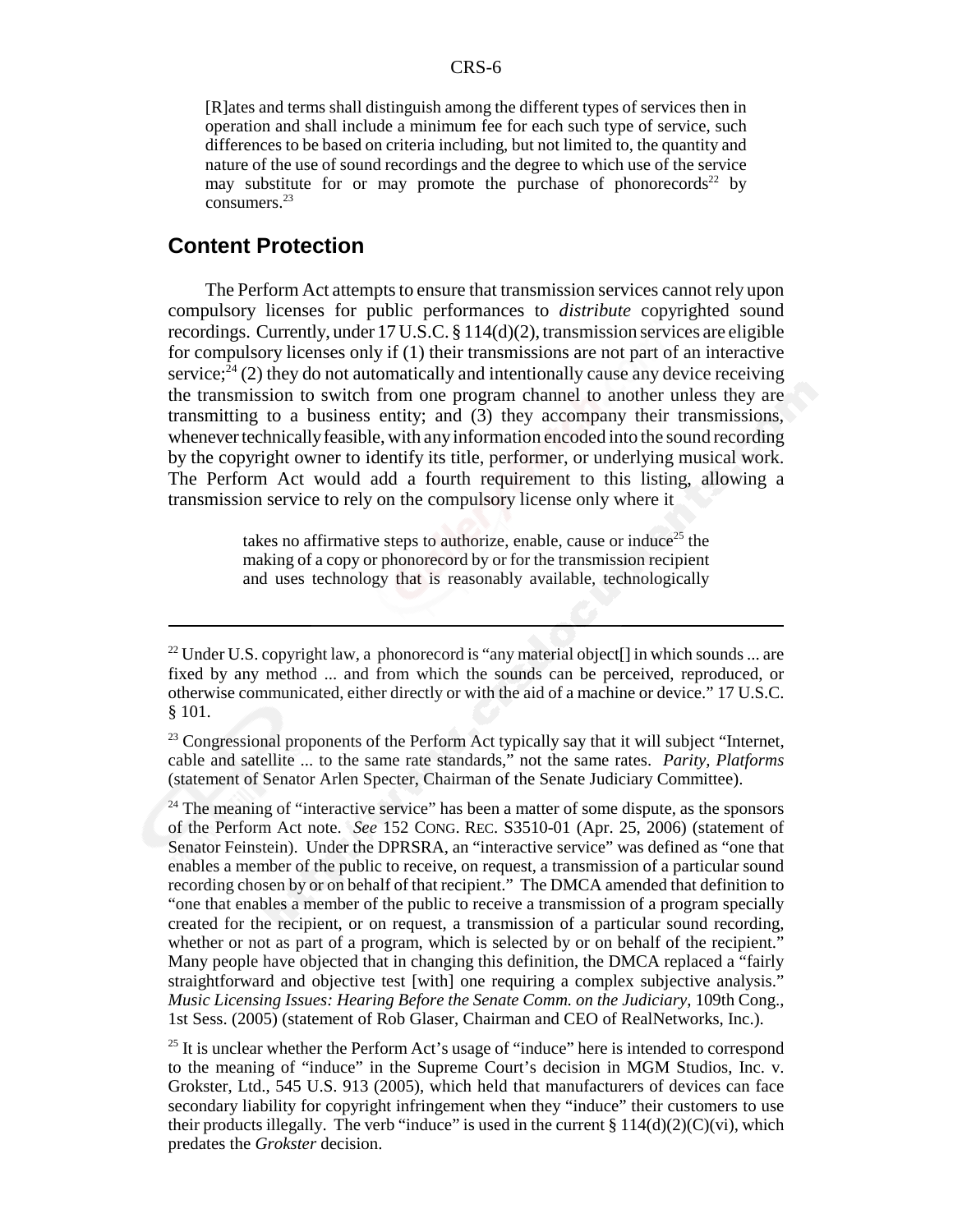feasible, and economically reasonable to prevent the making of copies or phonorecords embodying the transmission in whole or in part, except for reasonable recording.

Language similar to the fourth requirement is currently in §  $114(d)(2)(C)(vi)$ , although the Perform Act would remove this subsection. Presently,  $\S 114(2)(C)(vi)$ applies only to new subscription services or preexisting subscription services using different transmission mechanisms than those they used on July 31, 1998; it does not reach the activities of preexisting subscription or satellite services such as XM or SIRIUS so long as they do not change their transmission mechanisms.<sup>26</sup> Moreover, the Perform Act's proposed language for the new  $\S 114(d)(2)(A)(iv)$  is broader in terms of what a transmitting service must do to qualify for a compulsory license than is current law. Under the current  $\S 114(d)(2)(C)(vi)$ , a service cannot rely on the compulsory license if it (1) causes or induces recipients to make recordings and (2) to the degree its transmission technologies enable it to limit the making of recordings, fails to impose such limits. Under the new  $\S 114(d)(2)(A)(iv)$ , a service cannot rely on the compulsory license if it (1) authorizes or enables, as well as causes or induces, recipients to make copies or recordings and (2) fails to use technologies that are reasonably available, technologically feasible, and economically reasonable to prevent copying or recording by listeners. Thus, under the Perform Act, a transmitting service must satisfy additional conditions to qualify for a § 114 compulsory license, including potentially using digital rights management (DRM) technologies to limit the recipient's ability to reproduce, distribute, or perform the transmitted music. $27$ 

#### **Definition**

The Perform Act adds a new definition describing "reasonable recording" to 17 U.S.C. § 114(j). Under the Perform Act, a recording cannot be reasonable where an entity, which is transmitting digital public performances under a § 114 compulsory license for private, noncommercial use, fails to employ technological measures incorporated into recording devices to prevent

automated recording or playback of user-selected sound recordings, albums, or artists;

<sup>&</sup>lt;sup>26</sup> New devices promoted by XM and SIRIUS allow consumers to record segments of transmissions and then save only selected songs, or re-sequence the songs from their broadcast order. These would not fall within the category of "transmission medium" because they are devices for receiving, not sending, content. *See* 17 U.S.C. § 101 (defining "transmit"). Some critics contend that the entire Perform Act is targeted at XM and SIRIUS. *See* Joseph Palenchar, *Senate Bill Targets Sat-Radio Recording*, 21 TWICE 1 (2006).

 $27$  Some observers have noted that this requirement of the Perform Act may force webcasters to stream music to the public using a DRM-enabled digital music file format, such as Microsoft's Windows Media Audio (WMA) or Real's RealAudio (RA) format. MP3-encoded audio is *not* DRM-compliant, and thus webcasters may need to switch their Internet radio streams to a non-MP3 format. Such a change may require additional license fees to be paid to the owners of those proprietary music file formats. *See* Fred von Lohmann, *The Season of Bad Laws, Part 3: Banning MP3 Streaming,* Apr. 26, 2006, *available on March 12, 2007, at* [http://www.eff.org/deeplinks/archives/004587.php].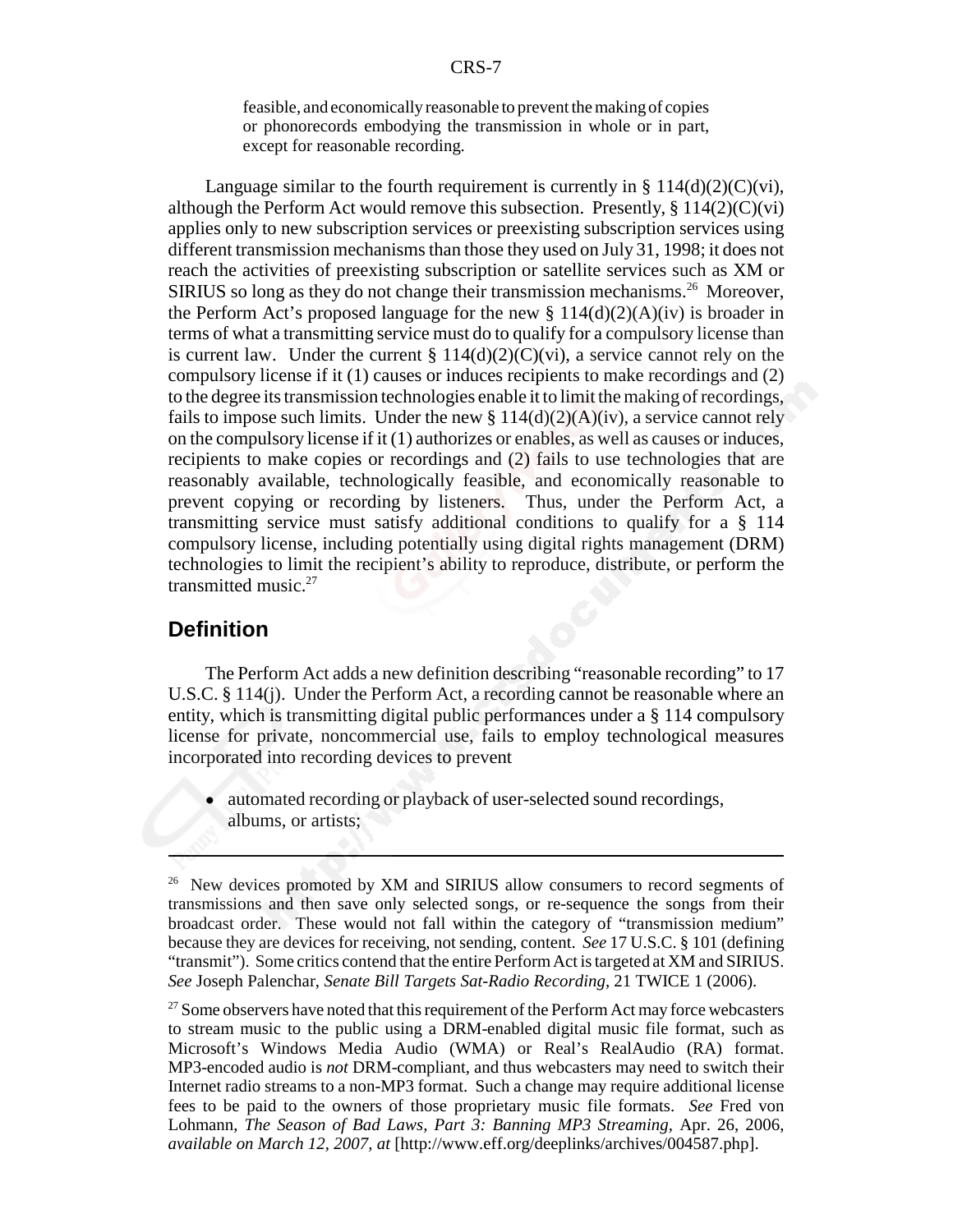- separation of a transmission into its component segments (e.g., songs) so as to permit their playback in a different sequence; and
- redistribution, retransmission or exporting of a phonorecord containing any part of a sound recording licensed under § 114 unless the destination device is a secure, in-home network complying with these requirements.

The Perform Act does not, however, prohibit automated recording or playback of user-selected programs, time periods or channels, or noninfringing, non-automated manual recording and playback by consumers.

The Perform Act relies upon this definition of "reasonable recording" as one of the factors to be considered in setting compulsory license fees under the new §  $114(f)(1)(B)$  and in establishing when a preexisting satellite digital audio radio service may rely on the statutory license under § 114(d).

#### **Technical and Conforming Amendments**

The Perform Act removes references to  $\S 114(f)(2)(C)$ , which the Perform Act renumbers as  $\S 114(f)(1)(C)$ , from 17 U.S.C.  $\S 803(b)(3)(B)$ .

# **Section 3: Register of Copyrights Meeting and Report**

Finally, the Perform Act requires that the Register of Copyrights convene a meeting between owners of copyrighted sound recordings and transmitting services no later than 60 days after its enactment to discuss the creation of a new category for "limited interactive services" and set appropriate compulsory license fees for these services.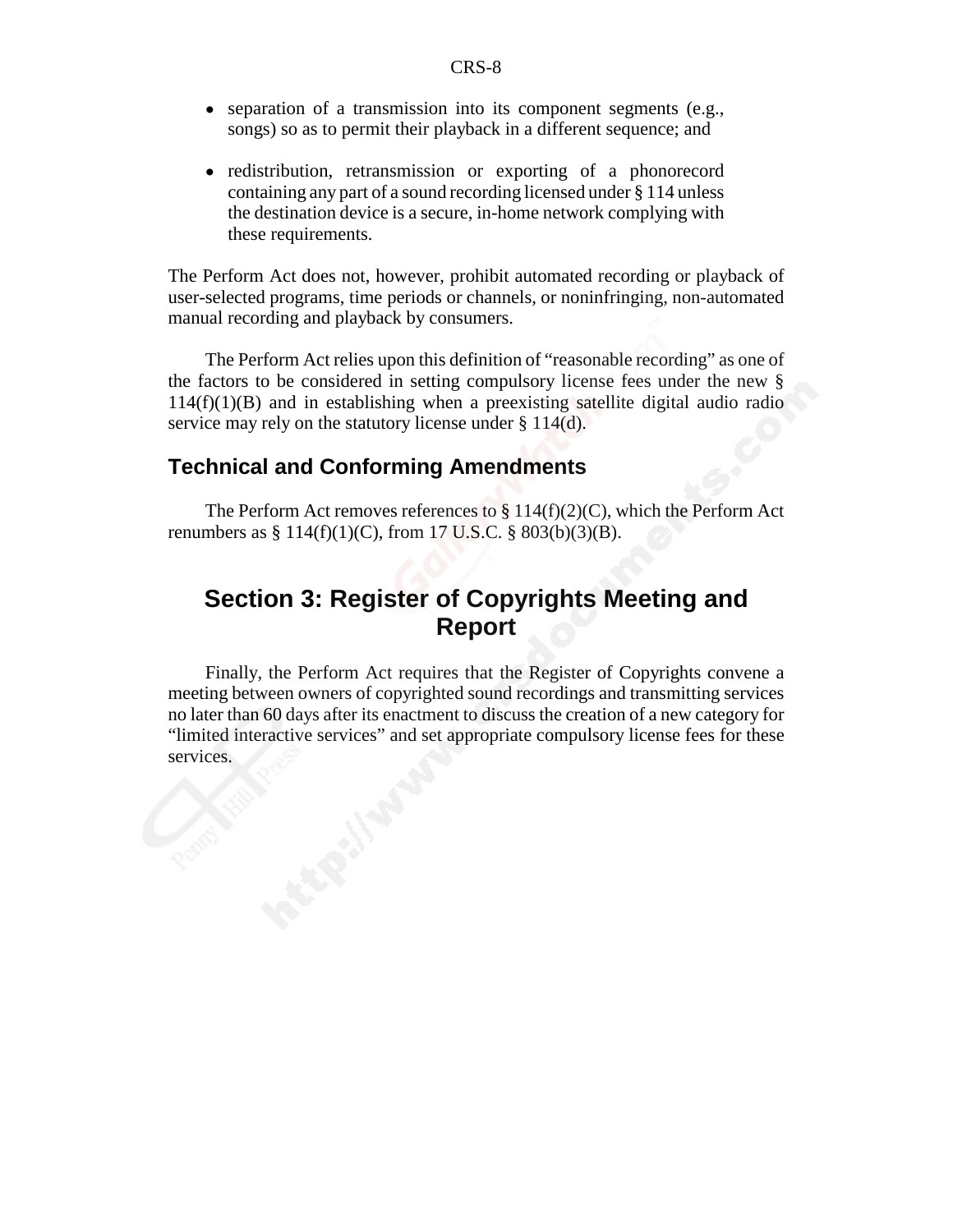# **Appendix A: A Side-by-Side Comparison of the Current Statutory Language and the Changes That Would Be Made to It by the Perform Act**

| <b>Current Statute</b>                                                                                                                                                                                                                                                                                                                                                                                                                                                                                                                                                                                                                                                                                                                   | <b>Statute as Amended by the Perform Act</b>                                                                                                                                                                                                                                                                                                                                                                                                                                                                                                                                                                                                                                                 |
|------------------------------------------------------------------------------------------------------------------------------------------------------------------------------------------------------------------------------------------------------------------------------------------------------------------------------------------------------------------------------------------------------------------------------------------------------------------------------------------------------------------------------------------------------------------------------------------------------------------------------------------------------------------------------------------------------------------------------------------|----------------------------------------------------------------------------------------------------------------------------------------------------------------------------------------------------------------------------------------------------------------------------------------------------------------------------------------------------------------------------------------------------------------------------------------------------------------------------------------------------------------------------------------------------------------------------------------------------------------------------------------------------------------------------------------------|
| \$112(e)(4)<br>The schedule of reasonable rates and terms<br>determined by the Copyright Royalty<br>Judges shall, subject to paragraph (5), be<br>binding on all copyright owners of sound<br>recordings and transmitting organizations<br>entitled to a statutory license under this<br>subsection during the 5-year period<br>specified in paragraph $(3)$ , or such other<br>period as the parties may agree. Such rates<br>shall include a minimum fee for each type<br>of service offered by transmitting<br>organizations. The Copyright Royalty<br>Judges shall establish rates that most<br>clearly represent the fees that would have<br>been negotiated in the marketplace<br>between a willing buyer and a willing<br>seller. | \$112(e)(4)<br>The schedule of reasonable rates and terms<br>determined by the Copyright Royalty<br>Judges shall, subject to paragraph (5), be<br>binding on all copyright owners of sound<br>recordings and transmitting organizations<br>entitled to a statutory license under this<br>subsection during the 5-year period<br>specified in paragraph $(3)$ , or such other<br>period as the parties may agree. Such rates<br>shall include a minimum fee for each type<br>of service offered by transmitting<br>organizations. The Copyright Royalty<br>Judges shall establish rates that most<br>clearly represent the fair market value of<br>the rights licensed under this subsection. |
| \$114(d)(2)(A)<br>[The performance of a sound recording]<br>publicly by means of a subscription digital<br>audio transmission not exempt under<br>paragraph (1), an eligible nonsubscription<br>transmission, or a transmission not exempt<br>under paragraph (1) that is made by a<br>preexisting satellite digital audio radio<br>service shall be subject to statutory<br>licensing, in accordance with subsection<br>(f) if $-1$                                                                                                                                                                                                                                                                                                     | \$114(d)(2)(A)<br>[The performance of a sound recording]<br>publicly by means of a subscription digital<br>audio transmission not exempt under<br>paragraph (1), an eligible nonsubscription<br>transmission, or a transmission not exempt<br>under paragraph (1) that is made by a<br>preexisting satellite digital audio radio<br>service shall be subject to statutory<br>licensing, in accordance with subsection<br>(f) if $-$ ]                                                                                                                                                                                                                                                        |
| (i) the transmission is not part of an<br>interactive service;<br>(ii) except in the case of a transmission to<br>a business establishment, the transmitting<br>entity does not automatically and<br>intentionally cause any device receiving<br>the transmission to switch from one<br>program channel to another; and<br>(iii) except as provided in section $1002(e)$                                                                                                                                                                                                                                                                                                                                                                 | (i) the transmission is not part of an<br>interactive service;<br>(ii) except in the case of a transmission to<br>a business establishment, the transmitting<br>entity does not automatically and<br>intentionally cause any device receiving<br>the transmission to switch from one<br>program channel to another; and                                                                                                                                                                                                                                                                                                                                                                      |
| the transmission of the sound recording is<br>accompanied, if technically feasible, by<br>the information encoded in that sound<br>recording, if any, by or under the authority<br>of the copyright owner of that sound<br>recording, that identifies the title of the                                                                                                                                                                                                                                                                                                                                                                                                                                                                   | (iii) except as provided in section $1002(e)$<br>the transmission of the sound recording is<br>accompanied, if technically feasible, by<br>the information encoded in that sound<br>recording, if any, by or under the authority<br>of the copyright owner of that sound<br>recording, that identifies the title of the                                                                                                                                                                                                                                                                                                                                                                      |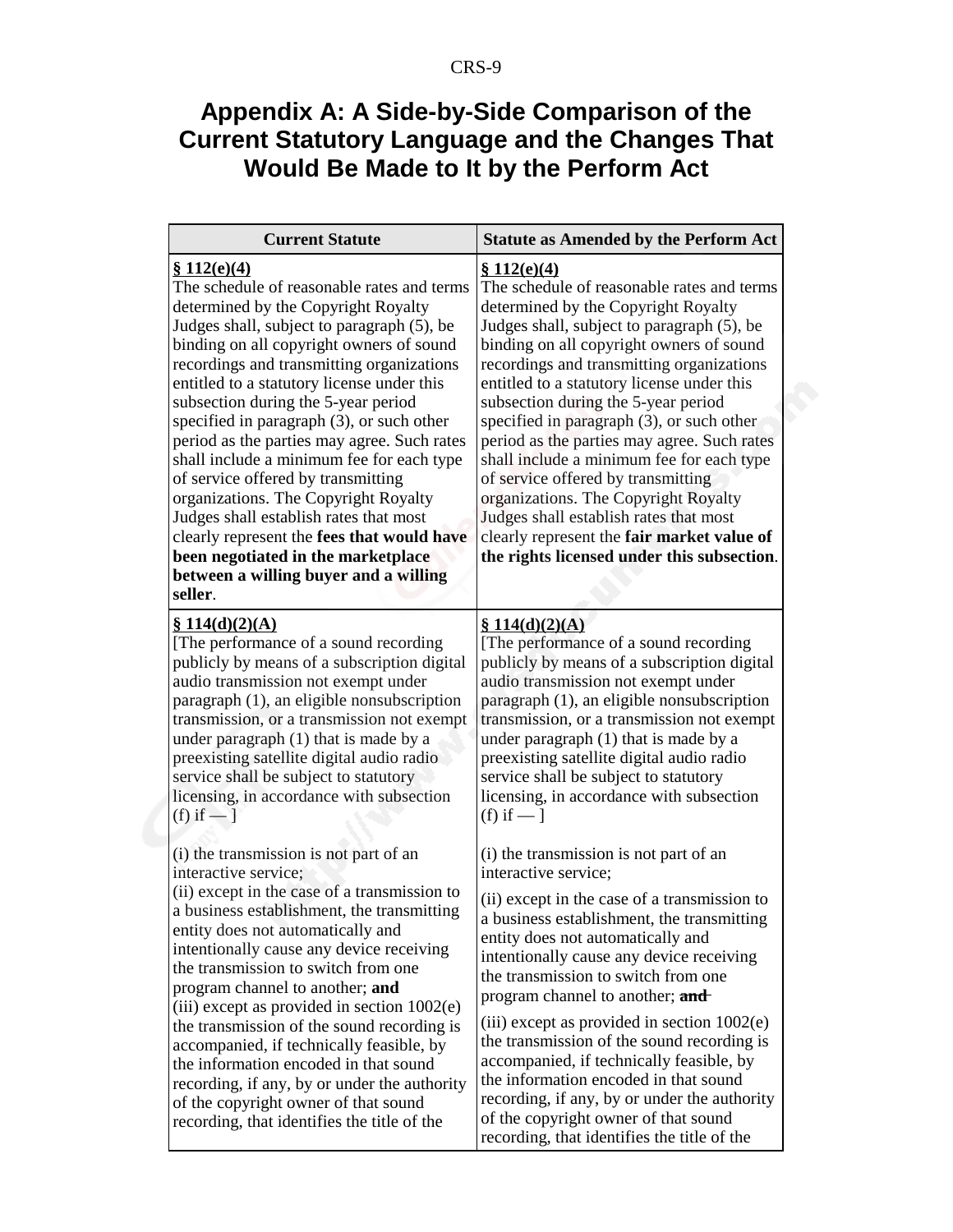| <b>Current Statute</b>                                                                                                                                                                                                                                                                                                                                                                                                                                                                                         | <b>Statute as Amended by the Perform Act</b>                                                                                                                                                                                                                                                                                                                                                                                                                                                  |  |
|----------------------------------------------------------------------------------------------------------------------------------------------------------------------------------------------------------------------------------------------------------------------------------------------------------------------------------------------------------------------------------------------------------------------------------------------------------------------------------------------------------------|-----------------------------------------------------------------------------------------------------------------------------------------------------------------------------------------------------------------------------------------------------------------------------------------------------------------------------------------------------------------------------------------------------------------------------------------------------------------------------------------------|--|
| sound recording, the featured recording<br>artist who performs on the sound<br>recording, and related information,<br>including information concerning the<br>underlying musical work and its writer;                                                                                                                                                                                                                                                                                                          | sound recording, the featured recording<br>artist who performs on the sound<br>recording, and related information,<br>including information concerning the<br>underlying musical work and its writer;<br>and                                                                                                                                                                                                                                                                                  |  |
|                                                                                                                                                                                                                                                                                                                                                                                                                                                                                                                | (iv) the transmitting entity takes no<br>affirmative steps to authorize, enable,<br>cause or induce the making of a copy or<br>phonorecord by or for the transmission<br>recipient and uses technology that is<br>reasonably available, technologically<br>feasible, and economically reasonable to<br>prevent the making of copies or<br>phonorecords embodying the<br>transmission in whole or in part, except<br>for reasonable recording as defined in<br>this subsection;                |  |
| \$114(d)(2)(C)<br>[The performance of a sound recording]<br>publicly by means of a subscription digital<br>audio transmission not exempt under<br>paragraph (1), an eligible nonsubscription<br>transmission, or a transmission not exempt<br>under paragraph (1) that is made by a<br>preexisting satellite digital audio radio<br>service shall be subject to statutory<br>licensing, in accordance with subsection<br>(f) if $-$ ]                                                                          | \$114(d)(2)(C)<br>[The performance of a sound recording<br>publicly by means of a subscription digital<br>audio transmission not exempt under<br>paragraph (1), an eligible nonsubscription<br>transmission, or a transmission not exempt<br>under paragraph (1) that is made by a<br>preexisting satellite digital audio radio<br>service shall be subject to statutory<br>licensing, in accordance with subsection<br>(f) if $-$ ]                                                          |  |
| (C) in the case of an eligible<br>nonsubscription transmission or a<br>subscription transmission not exempt<br>under paragraph (1) that is made by a new<br>subscription service or by a preexisting<br>subscription service other than in the same<br>transmission medium used by such service<br>on July 31, 1998 -                                                                                                                                                                                          | (C) in the case of an eligible<br>nonsubscription transmission or a<br>subscription transmission not exempt<br>under paragraph (1) that is made by a new<br>subscription service or by a preexisting<br>subscription service other than in the same<br>transmission medium used by such service<br>on July 31, 1998 —                                                                                                                                                                         |  |
| (vi) the transmitting entity takes no<br>affirmative steps to cause or induce the<br>making of a phonorecord by the<br>transmission recipient, and if the<br>technology used by the transmitting entity<br>enables the transmitting entity to limit the<br>making by the transmission recipient of<br>phonorecords of the transmission directly<br>in a digital format, the transmitting entity<br>sets such technology to limit such making<br>of phonorecords to the extent permitted by<br>such technology; | (vi) the transmitting entity takes no<br>affirmative steps to cause or induce the<br>making of a phonorecord by the<br>transmission recipient, and if the<br>technology used by the transmitting<br>entity enables the transmitting entity to<br>limit the making by the transmission<br>recipient of phonorecords of the<br>transmission directly in a digital format,<br>the transmitting entity sets such<br>technology to limit such making of<br>phonorecords to the extent permitted by |  |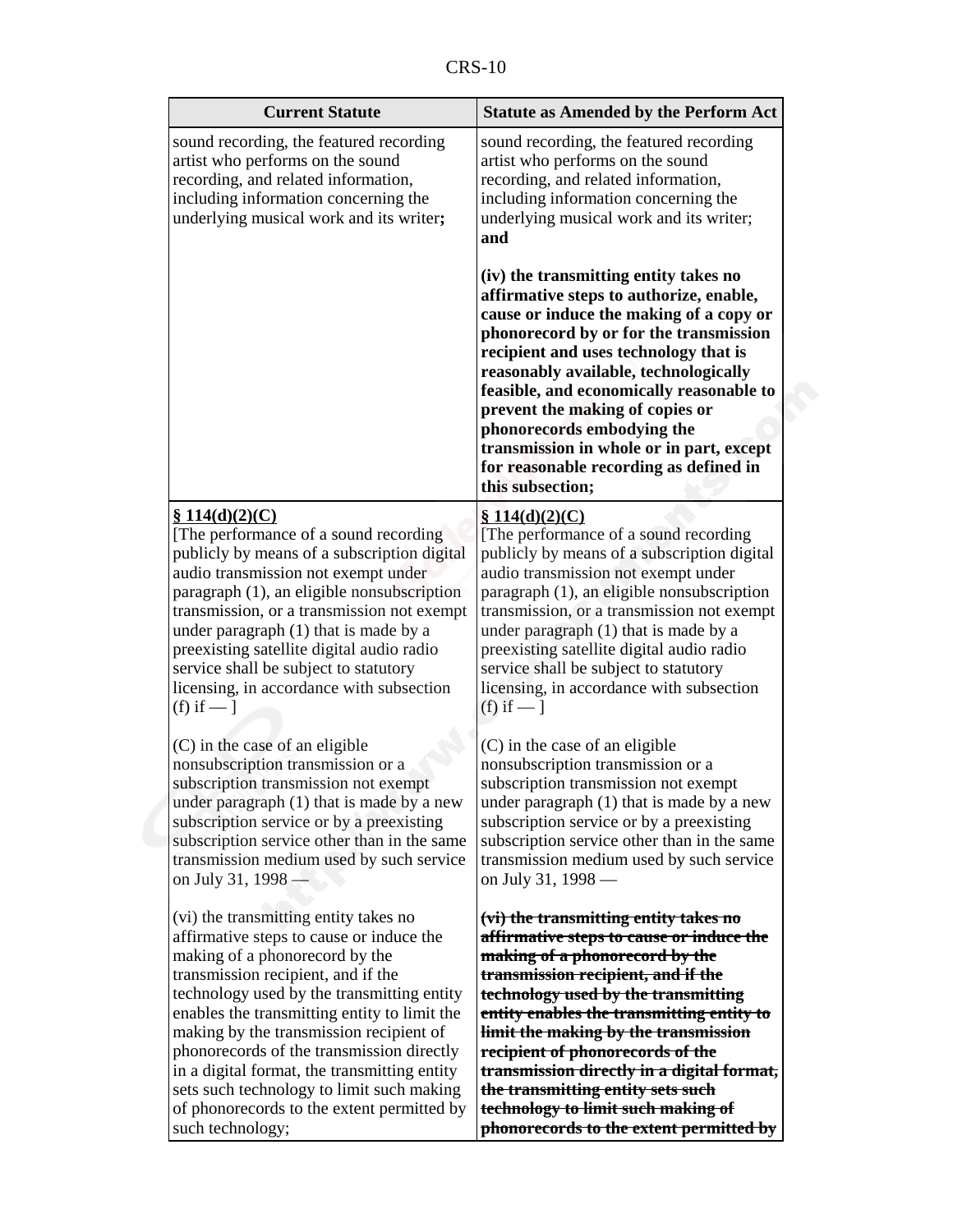|--|

| <b>Current Statute</b>                                                                                                                                                                                                                                                                                                                                                                                                                                                                                                                                                                                                                                                                                                                                                                                                                                                                                    | <b>Statute as Amended by the Perform Act</b>                                                                                                                                                                                                                                                                                                                                                                                                                                                                                                                                                                                                                                                                                                                                                                                                                                                                                                                                                                                                                                                                                                                                                                                                                                           |
|-----------------------------------------------------------------------------------------------------------------------------------------------------------------------------------------------------------------------------------------------------------------------------------------------------------------------------------------------------------------------------------------------------------------------------------------------------------------------------------------------------------------------------------------------------------------------------------------------------------------------------------------------------------------------------------------------------------------------------------------------------------------------------------------------------------------------------------------------------------------------------------------------------------|----------------------------------------------------------------------------------------------------------------------------------------------------------------------------------------------------------------------------------------------------------------------------------------------------------------------------------------------------------------------------------------------------------------------------------------------------------------------------------------------------------------------------------------------------------------------------------------------------------------------------------------------------------------------------------------------------------------------------------------------------------------------------------------------------------------------------------------------------------------------------------------------------------------------------------------------------------------------------------------------------------------------------------------------------------------------------------------------------------------------------------------------------------------------------------------------------------------------------------------------------------------------------------------|
|                                                                                                                                                                                                                                                                                                                                                                                                                                                                                                                                                                                                                                                                                                                                                                                                                                                                                                           | such technology;                                                                                                                                                                                                                                                                                                                                                                                                                                                                                                                                                                                                                                                                                                                                                                                                                                                                                                                                                                                                                                                                                                                                                                                                                                                                       |
|                                                                                                                                                                                                                                                                                                                                                                                                                                                                                                                                                                                                                                                                                                                                                                                                                                                                                                           | New text added at end of § 114(d)(2)(C)<br>For purposes of subparagraph $(A)(iv)$ , the<br>mere offering of a transmission and<br>accompanying metadata does not in itself<br>authorize, enable, cause, or induce the<br>making of a phonorecord. Nothing shall<br>preclude or prevent a performing rights<br>society or a mechanical rights<br>organization, or any entity owned in whole<br>or in part by, or acting on behalf of, such<br>organizations or entities, from monitoring<br>public performances or other uses of<br>copyrighted works contained in such<br>transmissions. Any such organization or<br>entity shall be granted a license on either a<br>gratuitous basis or for a de minimus fee to<br>cover only the reasonable costs to the<br>licensor of providing the license, and on<br>reasonable, nondiscriminatory terms, to<br>access and retransmit as necessary any<br>content contained in such transmissions<br>protected by content protection or similar<br>technologies, if such licenses are for<br>purposes of carrying out the activities of<br>such organizations or entities in<br>monitoring the public performance or<br>other uses of copyrighted works, and such<br>organizations or entities employ<br>reasonable methods to protect any such |
| \$114(f)(1)<br>(1) (A) Proceedings under chapter 8 shall<br>determine reasonable rates and terms of<br>royalty payments for subscription<br>transmissions by preexisting subscription<br>services and transmissions by preexisting<br>satellite digital audio radio services<br>specified by subsection $(d)(2)$ during the 5-<br>year period beginning on January 1 of the<br>second year following the year in which<br>the proceedings are to be commenced,<br>except where a different transitional period<br>is provided under section $6(b)(3)$ of the<br>Copyright Royalty and Distribution<br>Reform Act of 2004 or such other period.<br>Such terms and rates shall distinguish<br>among the different types of digital audio<br>transmission services then in operation.<br>Any copyright owners of sound<br>recordings, preexisting subscription<br>services, or preexisting satellite digital | content accessed from further distribution.<br>Deleted and replaced with what was<br>formerly $\S 114(f)(2)$                                                                                                                                                                                                                                                                                                                                                                                                                                                                                                                                                                                                                                                                                                                                                                                                                                                                                                                                                                                                                                                                                                                                                                           |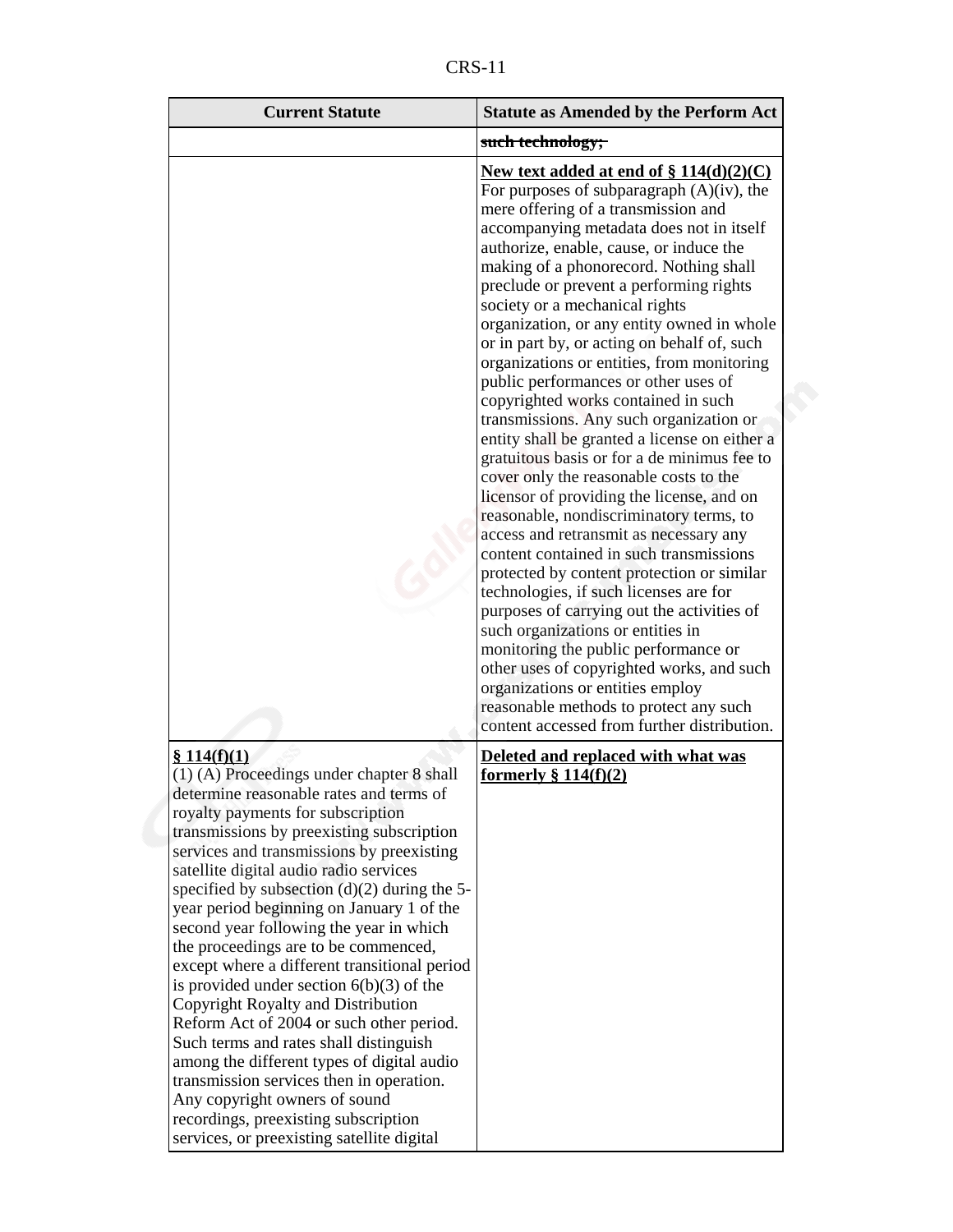CRS-12

| <b>Current Statute</b>                                                      | <b>Statute as Amended by the Perform Act</b> |
|-----------------------------------------------------------------------------|----------------------------------------------|
| audio radio services may submit to the                                      |                                              |
| Copyright Royalty Judges licenses                                           |                                              |
| covering such subscription transmissions                                    |                                              |
| with respect to such sound recordings. The                                  |                                              |
| parties to each proceeding shall bear their                                 |                                              |
| own costs.                                                                  |                                              |
| (B) The schedule of reasonable rates and                                    |                                              |
| terms determined by the Copyright                                           |                                              |
| Royalty Judges shall, subject to paragraph                                  |                                              |
| (3), be binding on all copyright owners of                                  |                                              |
| sound recordings and entities performing                                    |                                              |
| sound recordings affected by this                                           |                                              |
| paragraph during the 5-year period                                          |                                              |
| specified in subparagraph (A), a                                            |                                              |
| transitional period provided under section                                  |                                              |
| $6(b)(3)$ of the Copyright Royalty and                                      |                                              |
| Distribution Reform Act of 2004, or such                                    |                                              |
| other period as the parties may agree. In                                   |                                              |
| establishing rates and terms for preexisting                                |                                              |
| subscription services and preexisting                                       |                                              |
| satellite digital audio radio services, in                                  |                                              |
| addition to the objectives set forth in                                     |                                              |
| section 801 (b) $(1)$ the Copyright Royalty                                 |                                              |
| Judges may consider the rates and terms                                     |                                              |
| for comparable types of subscription                                        |                                              |
| digital audio transmission services and                                     |                                              |
| comparable circumstances under voluntary<br>license agreements described in |                                              |
| subparagraph (A).                                                           |                                              |
| (C) The procedures under subparagraphs                                      |                                              |
| (A) and (B) also shall be initiated pursuant                                |                                              |
| to a petition filed by any copyright owners                                 |                                              |
| of sound recordings, any preexisting                                        |                                              |
| subscription services, or any preexisting                                   |                                              |
| satellite digital audio radio services                                      |                                              |
| indicating that a new type of subscription                                  |                                              |
| digital audio transmission service on                                       |                                              |
| which sound recordings are performed is                                     |                                              |
| or is about to become operational, for the                                  |                                              |
| purpose of determining reasonable terms                                     |                                              |
| and rates of royalty payments with respect                                  |                                              |
| to such new type of transmission service                                    |                                              |
| for the period beginning with the inception                                 |                                              |
| of such new type of service and ending on                                   |                                              |
| the date on which the royalty rates and                                     |                                              |
| terms for subscription digital audio                                        |                                              |
| transmission services most recently                                         |                                              |
| determined under subparagraph (A) or (B)                                    |                                              |
| and chapter 8 expire, or such other period                                  |                                              |
| as the parties may agree.                                                   |                                              |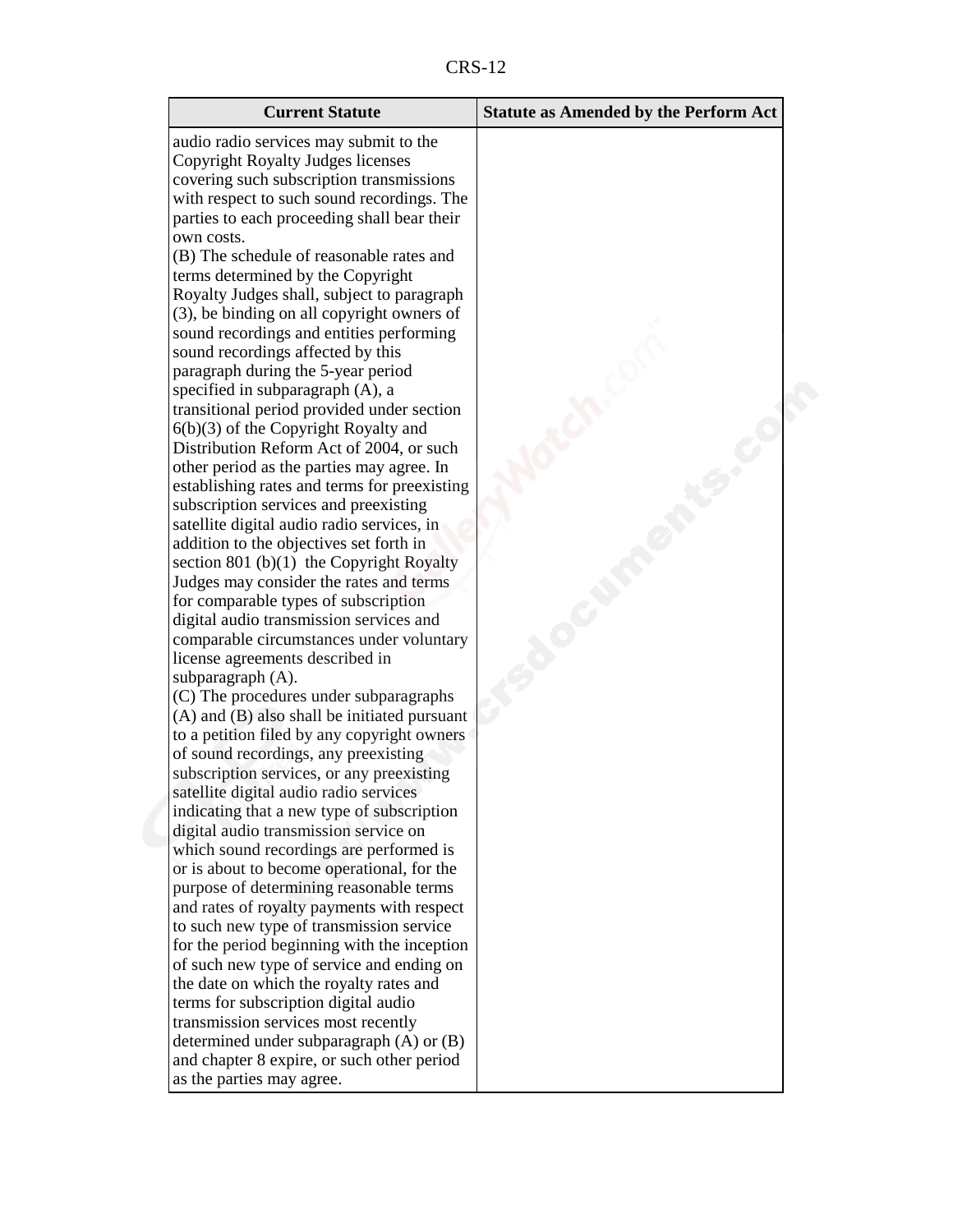| r |  |
|---|--|
|---|--|

| <b>Current Statute</b>                                                                                                                                                                                                                                                                                                                                                                                                                                                                                                                                                                                                                                                                                                                                                                                                                                                                                                                                                                                                                                                                                                                                                                                                                                                                                      | <b>Statute as Amended by the Perform Act</b>                                                                                                                                                                                                                                                                                                                                                                                                                                                                                                                                                                                                                                                                                                                                                                                                                                                                        |
|-------------------------------------------------------------------------------------------------------------------------------------------------------------------------------------------------------------------------------------------------------------------------------------------------------------------------------------------------------------------------------------------------------------------------------------------------------------------------------------------------------------------------------------------------------------------------------------------------------------------------------------------------------------------------------------------------------------------------------------------------------------------------------------------------------------------------------------------------------------------------------------------------------------------------------------------------------------------------------------------------------------------------------------------------------------------------------------------------------------------------------------------------------------------------------------------------------------------------------------------------------------------------------------------------------------|---------------------------------------------------------------------------------------------------------------------------------------------------------------------------------------------------------------------------------------------------------------------------------------------------------------------------------------------------------------------------------------------------------------------------------------------------------------------------------------------------------------------------------------------------------------------------------------------------------------------------------------------------------------------------------------------------------------------------------------------------------------------------------------------------------------------------------------------------------------------------------------------------------------------|
| \$114(f)(2)(A)<br>Proceedings under chapter 8 shall<br>determine reasonable rates and terms of<br>royalty payments for subscription<br>transmissions by eligible<br>nonsubscription transmission services<br>and transmissions by new subscription<br>services specified by subsection $(d)(2)$<br>during the 5-year period beginning on<br>January 1 of the second year following<br>the year in which the proceedings are to<br>be commenced, except where a different<br>transitional period is provided under<br>section $6(b)(3)$ of the Copyright Royalty<br>and Distribution Reform Act of 2004, or<br>such other period as the parties may<br>agree. Such rates and terms shall<br>distinguish among the different types of<br>eligible nonsubscription transmission<br>services and new subscription services<br>then in operation and shall include a<br>minimum fee for each such type of<br>service. Any copyright owners of sound<br>recordings or any entities performing<br>sound recordings affected by this<br>paragraph may submit to the Copyright<br><b>Royalty Judges licenses covering such</b><br>eligible nonsubscription transmissions<br>and new subscription services with<br>respect to such sound recordings. The<br>parties to each proceeding shall bear<br>their own costs. | Renumbered as $\S 114(f)(1)(A)$<br>Proceedings under chapter 8 shall<br>determine reasonable rates and terms of<br>royalty payments for transmissions<br>during 5-year periods beginning on<br>January 1 of the second year following<br>the year in which the proceedings are to<br>be commenced, except where a different<br>transitional period is provided under<br>section $6(b)(3)$ of the Copyright Royalty<br>and Distribution Reform Act of 2004, or<br>such other period as the parties may<br>agree.                                                                                                                                                                                                                                                                                                                                                                                                     |
| \$114(f)(2)(B)<br>The schedule of reasonable rates and terms<br>determined by the Copyright Royalty<br>Judges shall, subject to paragraph (3), be<br>binding on all copyright owners of sound<br>recordings and entities performing sound<br>recordings affected by this paragraph<br>during the 5-year period specified in<br>subparagraph (A), a transitional period<br>provided under section $6(b)(3)$ of the<br>Copyright Royalty and Distribution Act of<br>2004, or such other period as the parties<br>may agree. Such rates and terms shall<br>distinguish among the different types of<br>eligible nonsubscription transmission<br>services then in operation and shall include<br>a minimum fee for each such type of<br>service, such differences to be based on<br>criteria including, but not limited to, the<br>quantity and nature of the use of sound                                                                                                                                                                                                                                                                                                                                                                                                                                      | <u>Renumbered as <math>\S 114(f)(1)(B)</math></u><br>The schedule of reasonable rates and terms<br>determined by the Copyright Royalty<br>Judges shall, subject to paragraph (3), be<br>binding on all copyright owners of sound<br>recordings and entities performing sound<br>recordings under this section during the<br>5-year period specified in subparagraph<br>(A), a transitional period provided under<br>section $6(b)(3)$ of the Copyright Royalty<br>and Distribution Act of 2004, or such other<br>period as the parties may agree. Such rates<br>and terms shall distinguish among the<br>different types of <b>eligible</b><br>nonsubscription transmission services<br>then in operation and shall include a<br>minimum fee for each such type of service,<br>such differences to be based on criteria<br>including, but not limited to, the quantity<br>and nature of the use of sound recordings |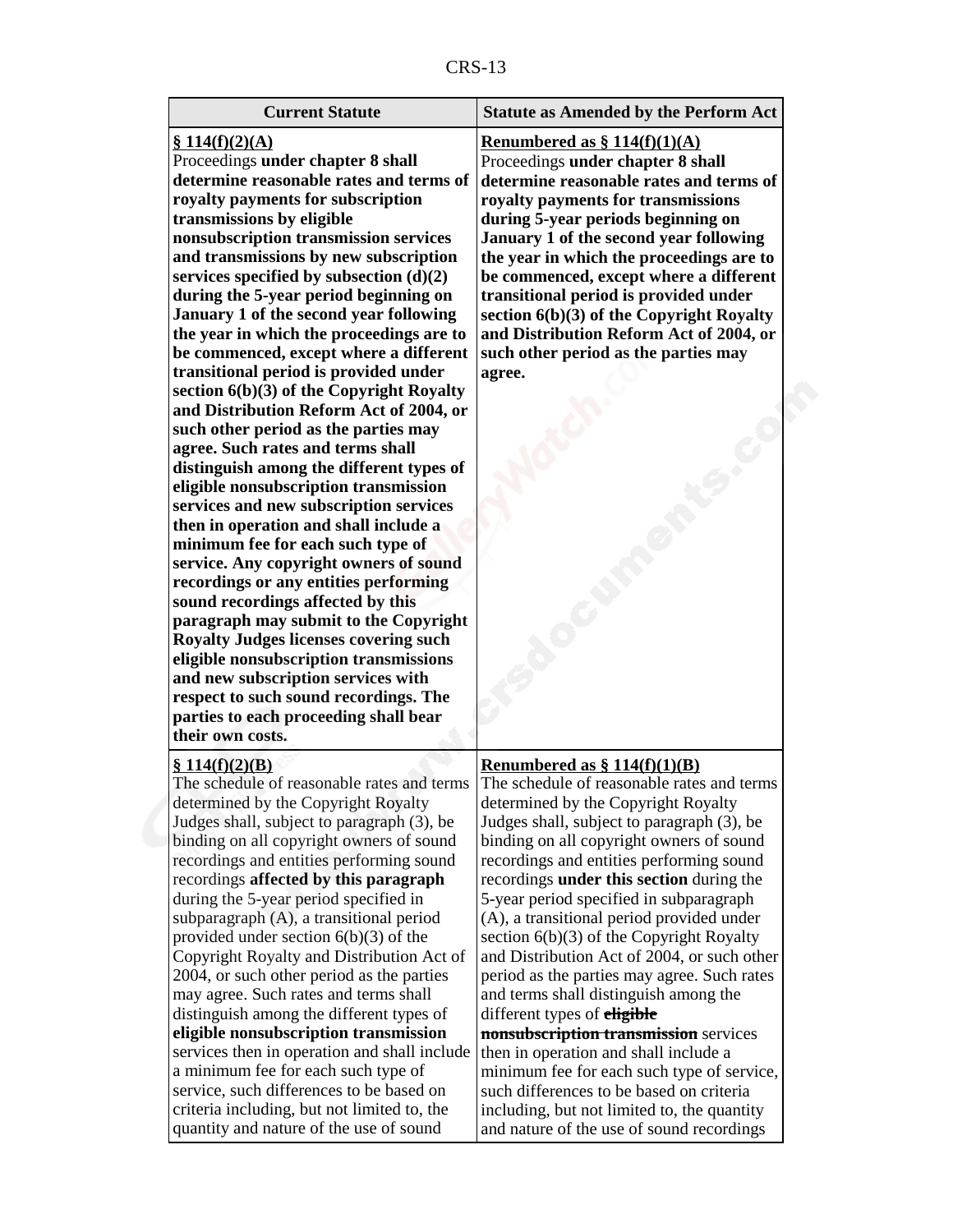| n<br>יי<br>v. |  |
|---------------|--|
|---------------|--|

| <b>Current Statute</b>                                                             | <b>Statute as Amended by the Perform Act</b>     |
|------------------------------------------------------------------------------------|--------------------------------------------------|
| recordings and the degree to which use of                                          | and the degree to which use of the service       |
| the service may substitute for or may                                              | may substitute for or may promote the            |
| promote the purchase of phonorecords by                                            | purchase of phonorecords by consumers.           |
| consumers. In establishing rates and terms                                         | In establishing rates and terms for              |
| for transmissions by eligible                                                      | transmissions by eligible nonsubscription        |
| nonsubscription services and new                                                   | services and new subscription services,          |
| subscription services, the Copyright                                               | the Copyright Royalty Judges shall               |
| Royalty Judges shall establish rates and                                           | establish the fair market value of the           |
| terms that most clearly represent the                                              | rights licensed under this section. In           |
| rates and terms that would have been                                               | determining such rates and terms, the            |
| negotiated in the marketplace between a                                            | Copyright Royalty Judges shall base their        |
| willing buyer and a willing seller. In                                             | decision on economic, competitive and            |
| determining such rates and terms, the                                              | programming information presented by the         |
| Copyright Royalty Judges shall base its                                            | parties, including —                             |
| decision on economic, competitive and                                              | (i) whether use of the service may               |
| programming information presented by the                                           | substitute for or may promote the sales of       |
| parties, including                                                                 | phonorecords or otherwise may interfere          |
| (i) whether use of the service may                                                 | with or may enhance the sound recording          |
| substitute for or may promote the sales of                                         | copyright owner's other streams of               |
| phonorecords or otherwise may interfere                                            | revenue from its sound recordings; and           |
| with or may enhance the sound recording                                            | (ii) the relative roles of the copyright         |
| copyright owner's other streams of                                                 | owner and the transmitting entity in the         |
| revenue from its sound recordings; and                                             | copyrighted work and the service made            |
| (ii) the relative roles of the copyright                                           | available to the public with respect to          |
| owner and the transmitting entity in the                                           | relative creative contribution,                  |
| copyrighted work and the service made                                              | technological contribution, capital              |
| available to the public with respect to                                            | investment, cost, and risk; and                  |
| relative creative contribution,                                                    | (iii) the degree to which reasonable             |
| technological contribution, capital                                                | recording affects the potential market           |
| investment, cost, and risk.                                                        | for sound recordings, and the additional         |
| In establishing such rates and terms, the                                          | fees that are required to be paid by             |
| Copyright Royalty Judges may consider                                              | services for compensation.                       |
| the rates and terms for comparable types of                                        | Copyright Royalty Judges may consider            |
| digital audio transmission services and                                            | the rates and terms for comparable types of      |
| comparable circumstances under voluntary In establishing such rates and terms, the | digital audio transmission services and          |
| license agreements negotiated under                                                | comparable circumstances under voluntary         |
| subparagraph $(A)$ .                                                               | license agreements <b>negotiated under</b>       |
|                                                                                    | subparagraph $(A)$ .                             |
| \$114(f)(2)(C)                                                                     | <u>Renumbered as <math>§ 114(f)(1)(C)</math></u> |
| The procedures under subparagraphs (A)                                             | The procedures under subparagraphs (A)           |
| and (B) shall also be initiated pursuant to a                                      | and (B) shall also be initiated pursuant to a    |
| petition filed by any copyright owners of                                          | petition filed by any copyright owners of        |
| sound recordings or any eligible                                                   | sound recordings or any transmitting             |
| nonsubscription service or new                                                     | entity indicating that a new type of             |
| subscription service indicating that a new                                         | service on which sound recordings are            |
| type of eligible nonsubscription service                                           | performed is or is about to become               |
| or new subscription service on which                                               | operational, for the purpose of                  |
| sound recordings are performed is or is                                            | determining reasonable terms and rates of        |
| about to become operational, for the                                               | royalty payments with respect to such new        |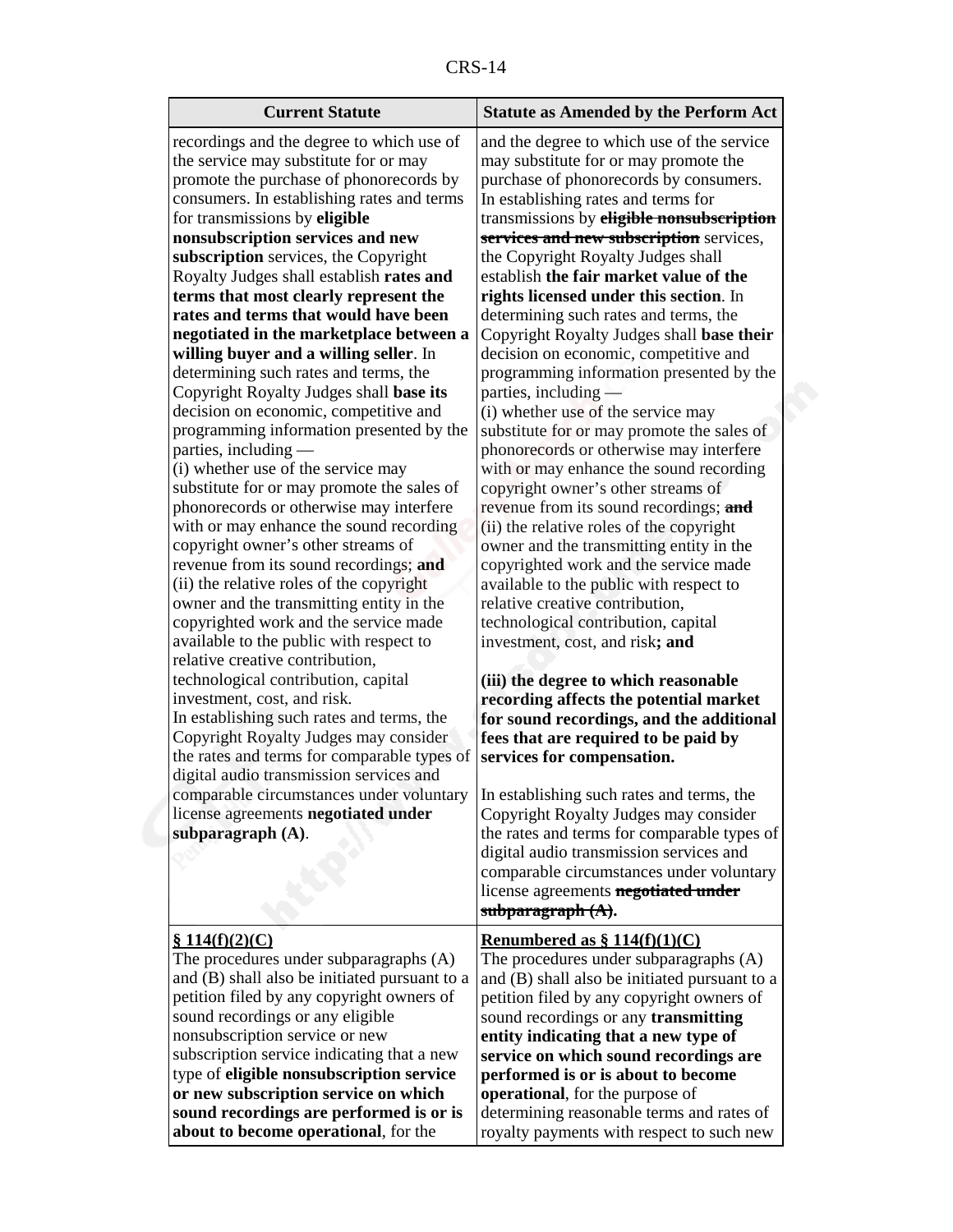| purpose of determining reasonable terms                                                                                                                                                                                                                                                                                                                                                                                                                                                                                               | type of service for the period beginning                                                                                                                                                                                                                                                                                                                                                                                                                                                                                                                                                                                                                                                                                                                                                                                                                                                                                                                                                                                                                                                                                                                                                                                                                                                                                                  |
|---------------------------------------------------------------------------------------------------------------------------------------------------------------------------------------------------------------------------------------------------------------------------------------------------------------------------------------------------------------------------------------------------------------------------------------------------------------------------------------------------------------------------------------|-------------------------------------------------------------------------------------------------------------------------------------------------------------------------------------------------------------------------------------------------------------------------------------------------------------------------------------------------------------------------------------------------------------------------------------------------------------------------------------------------------------------------------------------------------------------------------------------------------------------------------------------------------------------------------------------------------------------------------------------------------------------------------------------------------------------------------------------------------------------------------------------------------------------------------------------------------------------------------------------------------------------------------------------------------------------------------------------------------------------------------------------------------------------------------------------------------------------------------------------------------------------------------------------------------------------------------------------|
| and rates of royalty payments with respect<br>to such new type of service for the period<br>beginning with the inception of such new<br>type of service and ending on the date on<br>which the royalty rates and terms for<br>preexisting subscription digital audio<br>transmission services or preexisting<br>satellite digital radio audio services, as<br>the case may be, most recently determined<br>under subparagraph $(A)$ or $(B)$ and chapter<br>may agree.<br>8 expire, or such other period as the parties<br>may agree. | with the inception of such new type of<br>service and ending on the date on which<br>the royalty rates and terms for preexisting<br>subscription digital audio transmission<br>services, eligible nonsubscription<br>services, or new subscription services, as<br>the case may be, most recently determined<br>under subparagraph $(A)$ or $(B)$ and chapter<br>8 expire, or such other period as the parties                                                                                                                                                                                                                                                                                                                                                                                                                                                                                                                                                                                                                                                                                                                                                                                                                                                                                                                            |
| \$114(i)                                                                                                                                                                                                                                                                                                                                                                                                                                                                                                                              | New text added at end of $\S 114(j)(10)$<br>(A) A 'reasonable recording' means the<br>making of a phonorecord embodying all or<br>part of a performance licensed under this<br>section for private, noncommercial use<br>where technological measures used by the<br>transmitting entity, and which are<br>incorporated into a recording device —<br>(i) permit automated recording or playback<br>based on specific programs, time periods,<br>or channels as selected by or for the user;<br>(ii) do not permit automated recording or<br>playback based on specific sound<br>recordings, albums, or artists;<br>(iii) do not permit the separation of<br>component segments of the copyrighted<br>material contained in the transmission<br>program which results in the playback of a<br>manipulated sequence; and<br>(iv) do not permit the redistribution,<br>retransmission or other exporting of a<br>phonorecord embodying all or part of a<br>performance licensed under this section<br>from the device by digital outputs or<br>removable media, unless the destination<br>device is part of a secure in-home network<br>that also complies with each of the<br>requirements in this paragraph.<br>(B) Nothing in this paragraph shall prevent<br>a consumer from engaging in non-<br>automated manual recording and playback |